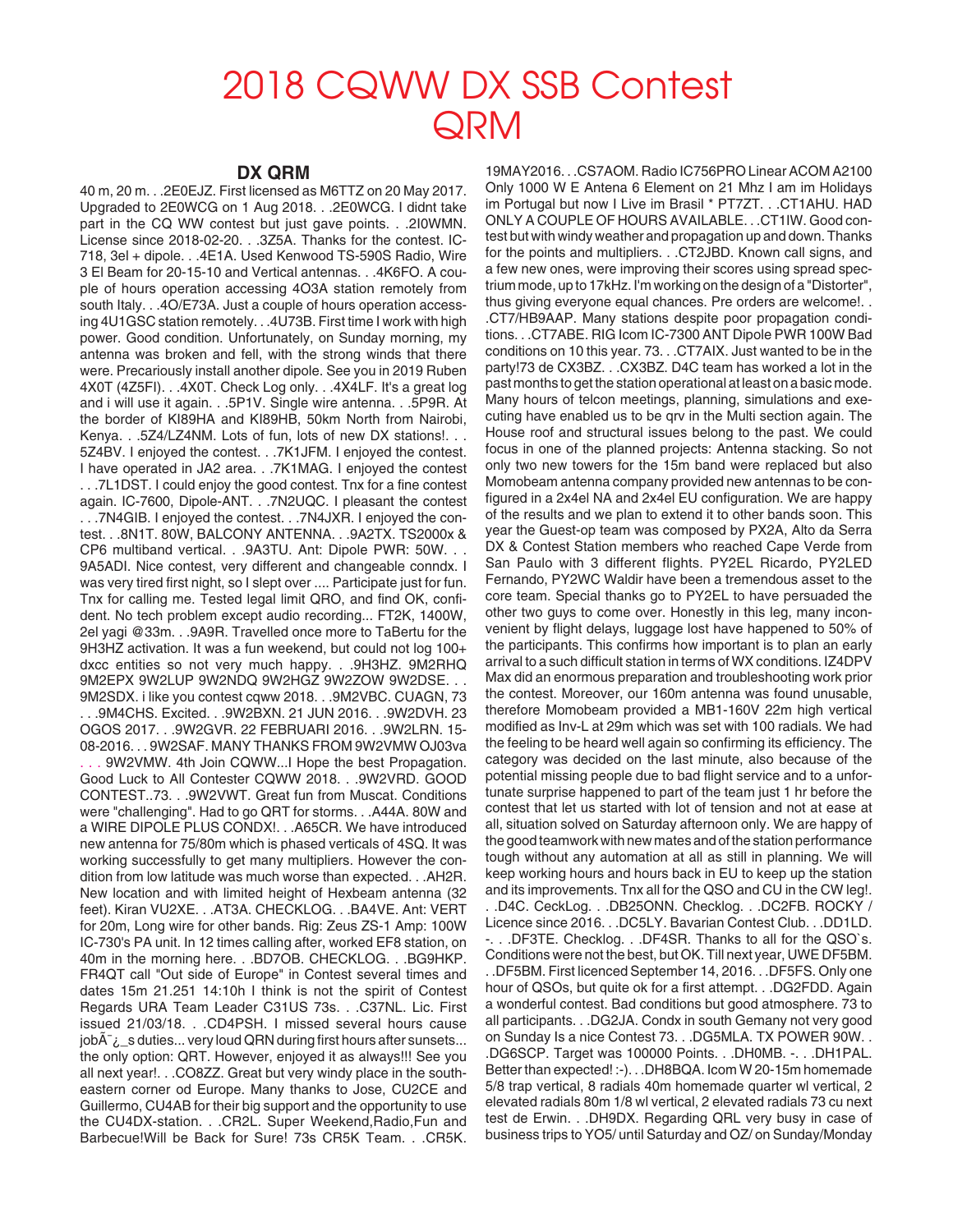300 QSOs by S&P in 3.5h shorttime activation with IC-7800, ACOM2000A, Optibeam OB17-4 and 80m and 160m inverted V Dipols. TNX es 73 es hope to have more time in 2019. CU Mirko DJ1AA. . .DJ1AA. few hours only. no fun with my small setup and all the QRO QRMers in EU. . .DJ2QV. Sorry, only a short Test for me, but SSB is not my Mode. . .DJ6TK. 3rd September 2016. . .DK1YH. First licenced 06/11/2018. . . DK2MX. Only short time between a wedding invitation and a business trip starting sunday. But used the contest to test the new TS890 for the first time in contest. . .DK3HV. VFO transfer by CAT control didn't work always correctly. . .DK4VW. lic.date 02.04.2016. . .DK5KK. Construction and testing weekend. At least one antenna per band again. Had to debug some RFI issues after being QRO again. I missed a lot of openings due to solder and installation work, but catched at least a nice 20m opening to the West Coast. 10m and 15m not worth mentioning from this place. First time usage of a band scope, which makes checking band conditions or finding a free QRG for CQ a lot easier. Running into a lot of friends on the bands after being 4 years QRT was the greatest of all. . .DK5TX. CHECKLOG. . .DK5WB. Checklog only please. . .DK7RD. LICENSE 2013-06-08. . .DK9MOS. Sunday, operating from a German campsite. . .DL/PA3DAT. We enjoyed the runs on 20m with the US boys. . .DL0AO. TRx. IC-3000, Amplif. ALPIN100, Ant. OB9-5 + Inv V 40m + monopole 80m 73 from the European Space Agency - Operations Centre (ESOC) Radioclub Op. Javier (EA1HEO) Thanks for organizing!. . .DL0ESA. Clubstation DARC F19 Wetzlar. . .DL0WM. KX3 + wire dipole. . .DL1DXA. -. . .DL1JPF. In memoriam Rudi DL5MEV. . .DL1MGB. Ten Tec ArgonautII, 5 Watt, Magnetic Loop. . .DL2DWP. Took part occasionally. . . DL2FQ. A complete QSO-Audio recording was done. Thanks to all participants and DL6SEV for his great support. CU on WPX 2016. . .DL3SKF. bands were full. No conditions on 10m but 40m was nice. I had fun as usual. . .DL4JLM. tnx to Steve, DL6LSM, for hospitality. . .DL4LAM. Hardware: FT1000MP MARKV, B26-PA RF2K+, Spiderbeam on 15m Tower, 2x42m Doublet Dipol 10m high, Tuner Palstar BT1500A. During the 48h the Hardware was shared with DL1CG and DL3SKF. A complete QSO-Audio recording was done. Thanks to all participants and DL6SEV for his great support. CU on WPX 2016 Vy 73 de Rolf, DL4SKF. . .DL4SKF. Yaesu FTdx3000 / SteppIR / Loop 139 Meter Umfang. . .DL4ZA. 80 Watts, Dipole up 7 m, thanks for picking up. . .DL5KUD. First night ok. Second bad, third absolut QRM. . .DL5SFC. TRX ICOM 756proIII, ANT. . .DL5ZB. Made some QSOs after the nightshift. Makes fun but tired thats all. Hope next year for full time contest. 73 Mel. . .DL6CT. CU in the next PSK / SSB / RTTY Contest. . .DL6DJ. Icom 730, Yaesu FL2100B, Fritzel FB-53 Beam. . .DL6SBD. First participation in the Classic category - for sure missed a lot of multis. But nice being called by some of the rare stations. . .DL7BC. During a GMA (global mountain activity) I used dl7cx/p with qrp. I hope that is not too be confused because the maintime I was in the contest with dl7cx only. On the end I made the 2 logs together. 73 Olaf. . .DL7CX. Kenwood TS-50S, Antenna W-8010. . .DL7FUA. Half of the participants ignored thed /P in my call. . .DL7USW. This year I had to learn that my 40m wire dipole is definitely not good for DX. It is worse than my morgain antenna for 160m/80m. I'll think about a vertical, like in my early amateur radio days. And sometimes strange things happen. Out of a sudden the antenna rotor for the beam forgot to rotate. In this case fortunately I do not have a huge garden with a high tower. My beam is mounted on the roof of my house, the rotor is installed in the attic. So I could unmount it even if it was dark outside, disassemble it and search for the error. It was a little one, the smallest item in the rotor, the setscrew fixing the first cogwheel on the shaft became loose after more than 15 years of operation. At the end an easy fix and I could continue in the contest after 3 hours. . .DL8AAE. Only short time active because I had to go to work...next year longer activity, hi !. . .DL9GMN. FT-991A , lw ant. . .DL9OLI. Please use as checklog only :-). . .DL9VF. 09.05.2016. . .DM3BN. Rookie, first licensed in 05. December 2015. . .DM3JAN. 23.06.2016. . .DM4AB. K3 100W OB11/5 Doublete 2\*27m. . .DM4EE. To be a part of the CQWW SSB is always a fix date in the calender - til next year . . .DM5CQ. Just playing with a qrp-Rig and a portable antenna . . .DM7C. Checklog. . .DM7MRE. First Licensed 06 May 2017 . . .DO1MIC. ICOM IC-7400, 100 Watt 80m Dipol UCXLOG . . .DO1RWM. Tnx to all HAMs - see u next Contest vy 73 de thorsten. . .DO4TP. 11.05.17. . .DO7DOC. tx flex6300 titandx . . .DO7ES. With 100W only S&P but using bandmap had nice rates 60QSO/h sometimes. . .DQ1P. Using a wire antenna and in the middle of babysitting twins, I was happy with the propagation. . .DU1VHY. THANK YOU AND MABUHAY. 73. . .DU9XL. THANK YOU. GOOD LUCK. 73. . .DU9XM. First Licensed 07 March 2017 (Technician) 21 December 2017 (General). . . DV1VGX. I really enjoying the contest..73 and Mabuhay.. . . DV9CA. ROKIE. . .DW9IGT. First to joined the contest. Enjoyed . . .DX1ARC. LOG RE-SUBMIT FOR CORRECTION MABUHAY FROM PHILIPPINES.73. . .DX9EVM. P.O.BOX 48 SiraCha Chonburi 20110 Thailand. . .E20WXA. ATLAS 210X AND DIPOLES, THAT IS ALL MY EQUPMENT. . .E73RB. Unfortunatly some technical issues forced us to change to JFF category (Just For Fun). . .E7DX. Fun ten hours of contest ... see you next year. . .EA1XT. A lot of QRM and family QRM only a short time for the contest. . .EA2CCG. ICOM 7600 dipolo DX-B Alpha Delta o hy gain avq 14+expert 1k. . .EA2DDE. Thanks to all the participants and the organizers of this great contest. Working setup FT-817 and irregular delta loop direct to the LDG-Z11. Best 73!! Javi. . .EA2GM. CQ-WW-SSB. . .EA2XG. Nice contest! See you next year. 73. . .EA3BRL. Republic of Catalonia, new DXCC country. . .EA3FHP. CQ-WW-SSB. . .EA3HWC. Cuschraft A3S for 10-15 and 20 meters Dipole End Fed EFHW8010 for 40 and 80 meters Kenwood TS2000 Interface MicroHam USB III. . .EA4BAS. Worked in Olivenza NR Badajoz IM68KQ. . .EA4EJR. Educational center. . .EA4RCT. Great contest only 100w & Delta loop antena Big Signal.73 to EA5IJG. . .EA5IJG. FIRST AMATEUR OPERA-TOR LICENCE 24/05/2018. . .EA5IUN. Good contest after a time out of radio. 73s Good luck. . .EA7HLU. KX-3, Juma1000 linear, zepp antenna. . .EA8/EA4BQ. CHECKLOG. . .EA8AM. Kenwood TS-830S Dipole Windom 70. . .EA8AQV. Ea8deg. . .EA8DEG. modo rookie. fecha licencia 27 de febrero 2018. . .EA8DGS. Checklog. . .EA8TX. TNX QSOS CU NEXT YEAR, 73 DE JESUS EC1KR aka ED1R. . .EC1KR. Transceiver Power Antenna Coaxial cable Heigth. . .EC4AA. Lots of problems we could not fix during the contest. Albeit we enjoyed very much as always. . .ED7P. We are a group of operators who decided to operate during the contest from the Buenavista del Norte lighthouse. It is located in the Tenerife Island (Canary Islands). We used Icom radios and home-made antennas. . .ED8G. Farfollas Contest Radio Team EE5T. . .EE5T. Friends weekend, radio and good food, paella. . .EE5V. EA5RS station. . .EF5Y. 20W,MP1C antenna. . .EI/OK1NYD. Breaking in a new rig!. . .EI4CF. Thanks to all for the points, See you in CQWW-CW from Zone 32 as A35EU. 73. . .EI5IX. Good fun, plenty of contacts just not enough time !! . . .EI5KG. Condition was much worst than last year. Thank to group members: EI3JE Neil, EI8IR John, EI3KD Mark, and EI6BT Jerry to get station ready. Also I thank everyone for making it into my log. . .EI7M. RIG: IC-7300, ANT: GP 27m high, INV VEE, PA-500W Tnx fer QSOs. . .ES0DJ. Other EARS members have also operated actively. . .ET3AA. 28.05.2018. . .EU1ADO. 03.01.2017 . . .EU1TL. 73 GL!. . .EU1WW. Used FT990 100w + 2x41m dipole . . .EU6DX. Nice test!. . .EW2EO. Nice test!. . .EW2WW. Tnx fer CONTEST!. . .EW4WE. TS-590 HF-37 (10-15-20) Inv.V (40-80)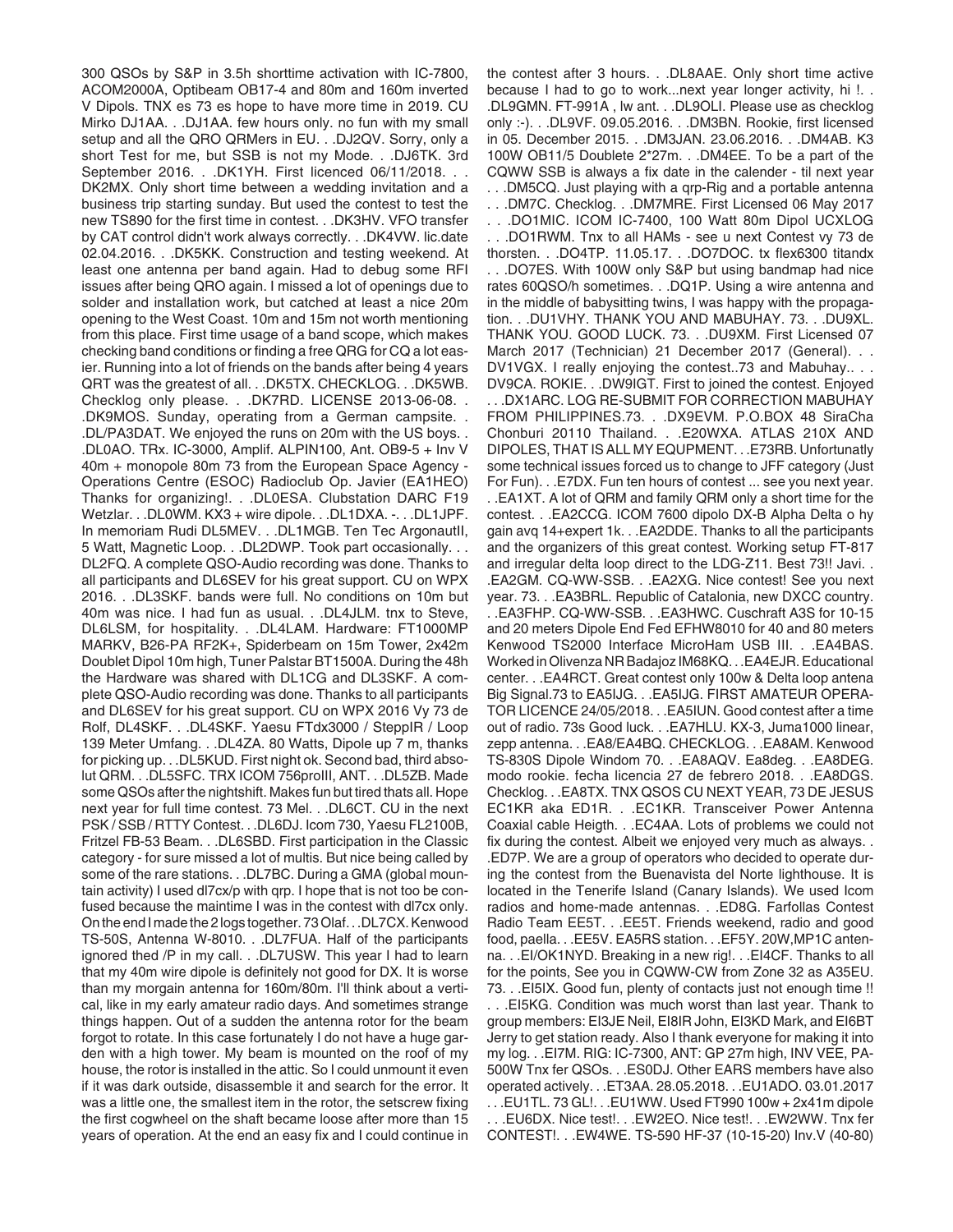. . .EW7DK. TNX. . .EW8DX. IC-746pro 5watts. . .EW8G. Certification date 04.10.2016. . .EW8LM. 02.08.2017. . .EW8MZ. Thanks for FB WW!. . .EW8R. Turned out to be difficult to use a call starting with F/... Many stations just heard my home call PA3DCU in their first return. . .F/PA3DCU. Thank you for the qsos and a good training for me. 73s Thierry/F1DHX. . .F1DHX. 80w, vertical antenna. you have to scream a lot in the microphone I need syrup for the throat. . .F1GRH. Je m'amuse toujours avec ce contest. Me si c'est tres difficile de s'imposer avec 100 watts . . .F1ICS. Great experience / wire loop / 600w. . .F1SZP. Very nice contest ! so happy to be on air !. . .F4DBD. Great Week End, as always !. . .F4ETG. SINGLE OP NON-ASSISTED HP 40M with a simple groundplane. . .F4FET. Date first licensed: 22 february 2016. . .F4HQO. Cqww2018. . .F4HUA. 1st license at june 2017 . . .F4HXC. Sunday afternnon, 4 hours 20 min just for the fun. CU next month during the CW party, Lee. . .F5MUX. Just to give some points.... 73. . .F5PHW. Always great fun and pleasure to be part of CQ WW SSB contest. . .F5TGR. FT990 + DIPOLE ANT . . .F6EWX. First used WinTest 73. . .F6GEU. A2RS - F8KGS Multioperator Single Radio All Bands 100W Icom 7300 + 7 element multiband yagi + Delta Loop for 40m + Delta Loop for 80m + Dipole for 160m. . .F8KGS. Poor propagation made it hard running 100w. See you next year!. . .F8OOI. Amazing I have hanged up the inverted V on the tower over the afternoon. had fun for 3 hours Murphy odd with computer. . .FM5DN. Tested repaired amp . . .G0AZH. WEEKEND CONDITIONS GOOD VERY HARD TO FIND A SPOT AS MANY STATIONS OVERLAP ON FREQ SD LOG A GREAT ASSIST TO THE CONTEST. . .G0OFD. SD logging prog. worked well. . .G0UKZ. First time entry - great fun . . .G1MPW. Poor condx jet lag from holiday didnt help, cheers guys. . .G2X. SHUT DOWN FOR 9 HOURS DUE TO HIGH WINDS AND LIGHTNING. . .G3CO. CHECKLOG. . .G3KMQ. Only intended to operate for a short time, but stayed longer. Generally good operating/signals. Fewer Aligators than in the past. . .G3Q. Not much time to play this year. . .G3WW. Nice to see 15m open. . .G3YBO. On 160m 32w above 1850 200 below 1850. Great fun. I only worked each new country once for a change!. . .G3ZGC. Band conditions worse than for many years.I hope the next sunspot cycle starts soon! SD by EI5DI used for logging with rig control this year. . .G4ADJ. NOT GREAT . . .G4ATH. As ever, stations to the East have seemingly very high noise floors while stations to the West can often hear my QRP signal when they themselves are weak with me. Is it only noise floor, or are there other effects?. . .G4CWH. A struggle with 100W and wires but good fun. . .G4DDL. Unable to do much due to shoulder injury from car accident but I found it very busy. I used SD as usual. . .G4DDX. Poor conditions particularly on Sunday . . .G4FKA. Poor conditions, loads of QSB. . .G4IUF. 80m 1/4 wave + Wellbrook loop.Need better rx. Sry if not hear you!. . .G4L. K3, DOUBLET 22M LONG, 8M AGL QSOs AFTER 1620 FOR CHECKLOG PURPOSES ONLY 1st time with a sensible aerial for 40m so added some more QSO beyond the Classic 24hour section. . .G4NBS. IC706Mk2G 100 watts 80/40 trap dipole at 25 feet homebrew 20M vertical. . .G4OZG. If only all those operators were on the band more often!!. . .G6EES. Had a go as a QRP portable. All run from an SLA battery. SD logger worked fine, thanks Paul. Condx were tough with lots of QRM and loud - deaf stns Thanks to everyone worked... See you in the next one . . .G7PVZ. Saturday had some great openings to N/A, had great fun with just 100w. . .G7Y. Just a fun entry. . .G8DX. Just a very brief dabble from a temporary location. . .G8FMC. Excellent contest, very enjoyable - a few East European stations spoiling things with very bad modulation and splatter!. . .G8KEK. Disappointing conditions and high local noise level. . .G8XTJ. Good contest serch n pounce Good number of QSOs short on DX and mults. 4U1A computer programme did not give point. . .G8ZRE.

Enjoyable contest, first single-op single-band entry!. . .G9Y. KX3 and KXPA100 with TA33Jnr for 15m and 20m and Inverted V dipole for 40m. . .GM0BZS. Had a good contest all went well . . .GM0V. Another great contest. . .GM2T. Wild weather in Shetland, but great fun. 73. . .GS7V. Check Log. . .GS8VL. Had to go QRT early in contest. Wanted on family matters. But had fun during my short operating and gave GW to a few guys as a multi. 73 Glyn GW0ANA. . .GW0ANA. Challenging!. . .GW0FRE. Station FT897 100 W below 1850 KHz 32 W above Antenna Quaterwave Inverted 'U' Top Loaded and capacity hat. Fail to Plan, Plan to Fail Very true. Work which I wanted to do on the antenna and feeder to improve its 160m performance and enable it to operate on 80m had not happened. I could not find the radio!! Spare time on Saturday was used to clear the vegetation around the antenna and feedpoint. Finally late that night I measured the vswr at the Radio end of the feeder. It was low but the bandwidth was wider than last year. Not the correct way to test. A dummy load will give similar results. Measure at the antenna feedpoint. I could hear plenty of stations and managed to work VY2ZM as my first contact. Later on Sunday I connected some rolls of wire to the antenna ground point. Then zig-zagged the wire across my garden and down the side of the house. This decreased the bandwidth and reduced the vswr at resonance. With an immediate improvement of stations coming back to my calls. I managed to work some new Countries on 160m. Notably CN0CO in Morocco and EF8R in the Canary Islands. The very strong signal of M6T. Who switched to a low dipole to hear my signal. I was disappointed to miss SO100ZHP. As I helped set up G0ZHP in London. It is a shame that in the UK we are only allowed 32W above 1850 KHz. I decided to finish early as my last two contacts DP6A and SP2PIK could not understand my pronunciation of Victor, Victoria or Venezuela as part of my Call GW0NVN and used X and E instead. I was tired. Thanks to everyone who took the time to work me. Best 73s Simon GW0NVN. . .GW0NVN. Great fun as usual! . . .GW4W. Check log only. . .GW8KBO. Part time play with simple wire vertical and two elevated radials. . .GW9J. I had very limited time to work in the contest. . .HA0HW. Rig:YAESU FT2000 PA:HENRY 3K Premier Long John Yagis for 28-21-14MHz and 4 el/3 band Trival Quad for 28-21-14MHz. Lazy-H antennas for 7 MHZ (NW-SE/SW-NE)NVIS N/S for7MHz. Single Quads for 3,5MHz (SW-NE)/NW/SE/ + NVIS for 3,6 MHz (N/S) Delta loops for 1.8-Mhz (NW-SE/SW-NE) / K9AY. for nice contest! Best regards from Hungary! Charlie HA4XH. . .HA3DX. RIG: Ft847 ANT: W3DZZ. . .HA3FMR. Just for a few hours, just for fun . . .HA4UC. TNX for QSO's, DX and 73 for all!. . .HA5DDX. Without double connections. . .HA5KY. IC 756 PRO III. 5 W ANT: INV.V . . .HA5NB. ICOM756pro 100w 3el yagi, GPs, Dipoles. . .HA6NL. ICOM-746, 3.EL.YAGI, GP, DIPOLES. . .HA6PJ. Licensed in 2016. . .HA8MZ. Elecraft K3 + KPA500 Amplifier Force 12 C-4s (2 elements on 28/21/14 MHz and shortened Dipole on 7 MHz) . . .HB9AA. So far I only use paper logs. I submit these data only as a checklog. . .HB9AZO. Checklog. . .HB9FBP. Licence 31.05.2017. . .HB9GNP. Date first licensed 2017/08. . .HB9GPR. Tnx to all staff behind the contest. RIG ICOM-7200 100 W antennas 2 element SteppIR and 40/80 Trap Dipol both antennas 12 m over ground Conditions where ok, but still big noise, man made and sun weather? Hpe cu next year, 73 de HB9MXY, Rudolf . . .HB9MXY. First CQ WW SSB participation, ELAD FDM-Duo, 6 Band Spiderbeam. . .HB9VQQ. We fun, Bad conditions all band

. . .HC0E. PSE QSL LOTW WAY. TKS. . .HC1HN. RIG:FT-950 PWR:15 ANT:2elDeltaLoop & LongWire. . .HF100I. Put your comments here. Use multiple lines if needed. . .HL1OVG. ~6m-long wire outside the window & =80W from Yaesu FT857D . . .HL3/IU1GMK. US address 2250 NW 114th Ave, Unit 1P, PTY8651 Doral, FL 33192. . .HP1BD. 15m openings nicely in line with my availability sadly no NA or SA at all. . .HS0ZED. See you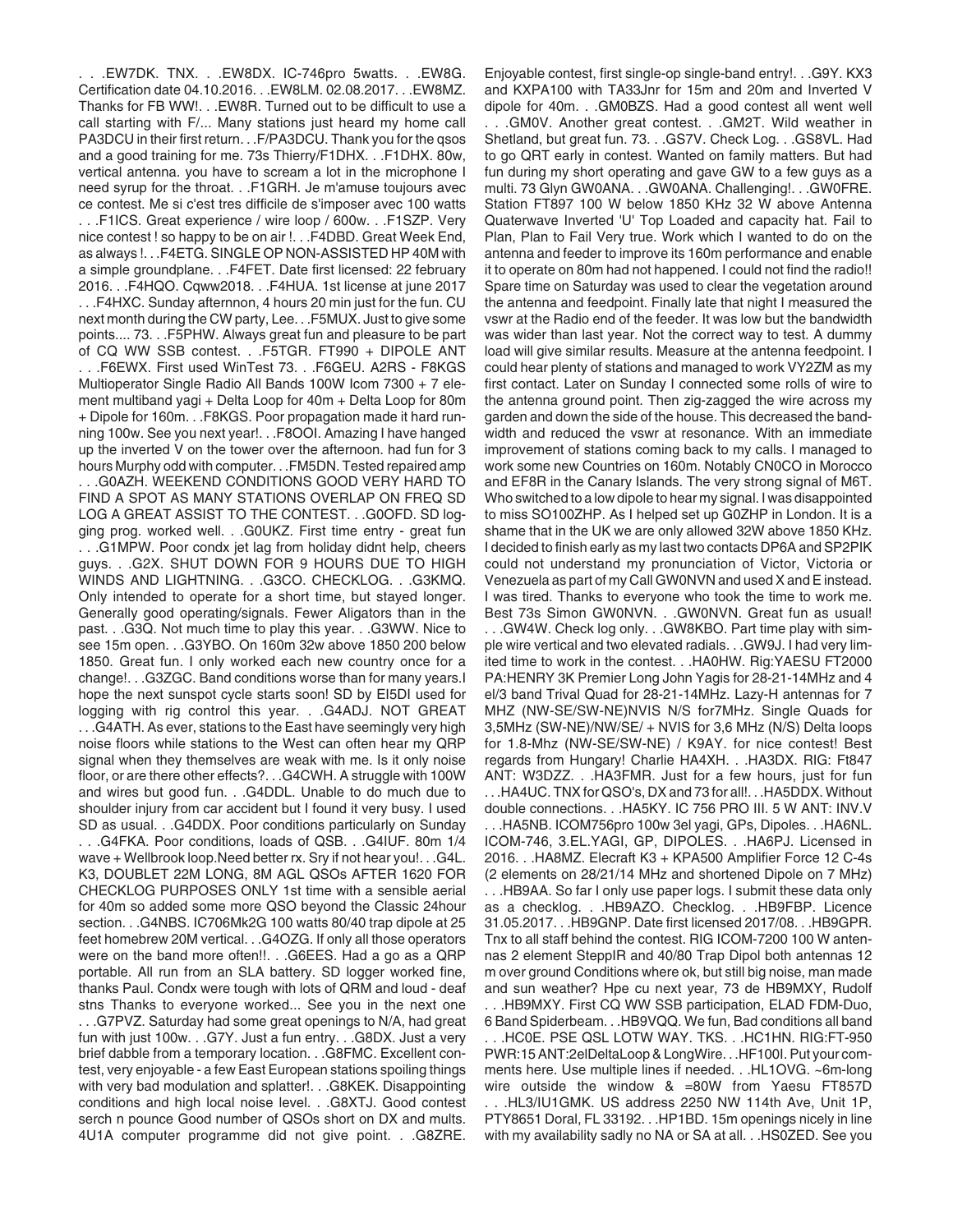again in another contests. . .HS8LVC. Poor propagation.Heard JA,VU,FR.Used equipment inverted V.73 to all. . .I2RBR. Use as check log. . .I3MDU. Just for test propagation. . .I4MKN. Thanks to this unexpected propagation and the availability of my correspondents, this beautiful log was possible My antenna My radio . . .I5KAP. Few hours, minimal setup FT1000MP+PA+Inverted vee. . .I8UZA. First time Classic category, a nice try!. . .IB2M. WX and Antenna problems!. . .II3BVV. Great Contest this year, propagation open on all bands!!!. . .IK0VWH. Please, this file is sent only for control-log following specific request of the CQ WW DX Contest Committee, request by email of 03 November 2018. Thank you for considering my QSOs important for your work. '73 de IK1HZZ - Giorgio. . .IK1HZZ. It is always fun to participate in this contest. . .IK2XDE. Massima resa con pochi QSO. . .IK3SSW. Rig Ultrabeam 3el. Log QARTest. . .IK4AUY. Just dusting off my radio. . .IK4WMH. Few QSOs but a lot of fun. vy 73 de ik8yfw . . .IK8YFW. Good test using KX3 ant endfeed good prop 40/20/15 mt pwr 5W. . .IN3UFW. License from date 21-12-2016 Authorization tx date 22-02-2017. . .IO2S. FT 2000, SPIDER-BEAM, DELTA LOOP 40, DIPOLE 80. . .IO9R. Contest stupendo con condizioni meteo avverse. . .IQ0RU. tnx. . .IQ2XZ. A FEW CONTACT WHILE HAVING FUN WITH LOCAL CLUB MEM-BERS. . .IQ5FI. SO2R. . .IR1X. IR4Y OPERATOR IZ4DLR . . .IR4Y. Rig Icom IC 7300 - Inverted V 40-80 and dipole 10-15- 20 10 meter band closed for me. Good openings on 20 meter whith NA Total activity 24 hours - Final Score very low. . .IR9Z. Bellissimo e prima volta in questa categoria!!!. . .IS0BWM. SCUSATE IL RITARDO LAVORO 73 BDE VITO IT9CTG . . .IT9CTG. Just for fun. . .IT9DFI. Log de IT9DGG Op. Gianni . . .IT9DGG. First contest operated remotely from my new QTH with a new "second operator"... my daughter Flavia, 8 months old. Sorry II9P was not QRV this year due to not experienced operators and stupid disqualification by contest directors (Yes, we could partecipate but we strike this contest). We will partecipate the ARRL Int's and other contests. . .IT9GSF. Worst propagation in all bands.Hoping better next year.Anyway thanks all stations that i worked during the contest. Best 73's. . .IT9OPR. Like working on VHF! 28 Mhz, bad propagation as now is the rule. Signals very low and Sporadic-E very poor, both Saturday and Sunday! It reminded me a lot of my past operations in VHF, especially in 144 Mhz that suddenly rose to s7/s8 for a few moments, in my opinion just for "the meteoric contribution", like the Meteor Scatter in 2 meters! Excellent TEP (Trans Equatorial Propagation), which throughout the contest has allowed fantastic QSO to 9+10dB with the whole African area. Sunday afternoon beautiful opening to the Caribbean and South America with country and area multipliers! . . .IT9VDQ. Rookie first licensed date 03/07/2017. . .IU1JCZ. Licensed on Dec 1, 2013. . .IU2BHI. License issued 2015-12-03 . . .IU2GGD. Rookie licenced february 2016. . .IU2GPJ. 03/07/2017 03 Aug 2017. . .IU3KPF. LICENSE DATE 2017-07- 03. . .IU4JJP. Rookie Licensed 25-05-2016. . .IU5HES. Rookie . . .IU5ICR. CQWW DX SSB CONTEST 2018. . .IU6FUB. Thank you to all. . .IU8GYT. No antennas and non time to operate but still wanting to be part of the group. . .IV3BTY. QRP OPERATION WITH YAESU FT 817 5 W & DIPOL 25 METER HIGH. . .IV3DDN. Nice contest. Pretty good discipline, some operators weew real "old time gentlemen". Such a pity I missed 80 mtrs for technical reasons. Some new one for my station. Happy of the result. Good luck everybody. Stex. . .IV3EWO. 05/03/2018. . .IV3HJB. A pleasure running this contest with my dipole under the roof and low power. . .IW1BEF. Tnx to all. . .IW1RGP. Control log Tnx, 73 de iw5dpf Stefano. . .IW5DPF. Goal was over 50 QSO, some 25 countries, and 10 zones. Almost there!. . .IX1CKN. Only short time! A lot of station!. . .IZ0BVU. ALWAYS THE BEST CONTEST GOOD PROPAGATION. . .IZ0DXD. Bad weather with strong wind and rain.the vertical antenna was crashed in saturday night

. . .IZ1GAR. TX AEG TELEFUNKEN 6811/12, RX SOFTROCK ENSEMBLE II, ANT. T2FD. . .IZ2OOS. Few hours for testing . . .IZ2WTZ. After 10 years, I have participate in this CQWW full time. Great contest and more participants in the World. Great opening on 15M band, with stable signal in all hours from more zones. Unfortunately, for a big storm with winds over 100 Kmh and intense rain, my antennas were damaged and have repair in the first hour of sunrise of Sunday.For this reason I have lost about 9 hours. I'm more satisfied for my score but I could have done more. But is OK!!. . .IZ8FFA. I enjoyed the contest. . .JA0AVS. I joined contest partialy. CNDX often good,sometimes NG . . .JA0BJY. I enjoyed the contest. . .JA0BZY. It was fun!. . . JA0CLB. I enjoyed the contest. . .JA1ATM. Part-time effort due to work commitments. Propagation was poor on Saturday, but improved on Sunday. . .JA1BPA. I enjoyed the contest. . .JA1CHY. Thank you so much. See you next year. . .JA1CRJ. I enjoyed the contest. . .JA1DBG. I enjoyed the contest. . .JA1DCK. I enjoyed the contest. . .JA1FFB. Tnx nice contest. . .JA1FWS. enjoyed the contest. . .JA1IAW. I enjoyed the contest. . .JA1IXY. I enjoyed the contest. . .JA1JLP. I enjoyed the contest. . .JA1JNM. I enjoyed the contest. . .JA1MJN. I enjoyed the contest. . .JA1NFD. I enjoyed the contest. . .JA1RYC. I enjoyed the contest. . .JA1TMG. I enjoyed the contest. . .JA1UOA. The condition was poor. I hope it will improve next year. . .JA1WWO. I enjoyed the contest . . .JA1YAD. We are the groups of the friends of a ham radio contest. The group was formed before for 20 years or more. Our purpose is to participate in a CQWW contest and to enjoy ham radio . . .JA1YPA. I enjoyed the contest. . .JA2ATE. I enjoyed the contest. . .JA2GTW. I enjoyed the contest. . .JA2HBK. I enjoyed the contest. . .JA2HNP. Thanks CQ-WPX-SSB\_@Contest. . .JA2IXS. ICOM IC7100 100W 12AVQ Triband Vertical, Inv Vee. . .JA2KKA. I enjoyed the contest. . .JA2KQE. ANT 40M-14mH DIP RIG IC-741S PWR 5w. . .JA2MWV. I enjoyed the contest. . .JA2RWU. I enjoyed the contest. . .JA2VKU. SOSV. . .JA3AVO. I enjoyed the contest.but condition was bat. . .JA3EBT. I enjoyed the contest . . .JA3ENN. I enjoyed the contest. . .JA3FRI. IC-7600 + JRL-2000F(500W) 3elements Tri-bander + dipole(40/80m) i5(3.30GHz) + 4GB + Win-10 + CtestWin. . .JA3HBF. I enjoyed the contest. . .JA3HKR. I enjoyed the contest. . .JA3IJW. I enjoyed the contest. . .JA3KKE. I enjoyed the contest. . .JA3LIL. I enjoyed the contest. . .JA3PFY. Hight-Band condition were not good . . .JA3QOS. I enjoyed the contest. . .JA3UWB. I enjoyed the contest. . .JA4BEV. I enjoyed the contest. . .JA4EZP. Log for checking only. . .JA4JBT. I enjoyed the DX. . .JA4KTG. Thank you for picking up my weak signal. . .JA4OPW. I enjoyed the contest . . .JA5FBZ. Thank you for organizing the contest. . .JA5QJX. I enjoyed the contest. . .JA5SUD. I enjoyed the contest. . .JA6FEG. I enjoyed the contest. . .JA6FFO. I enjoyed the contest. . .JA6FHF. I enjoyed the contest.See you next CW!. . .JA6GPR. I enjoyed the contest.2nd time. . .JA6ONQ. I enjoyed the contest. . .JA7BEW. I enjoyed the contest. . .JA7GFJ. I enjoyed the contest. . .JA7KED. I enjoyed the contest. . .JA7QVI. I enjoyed the contest. . .JA7RPC. I enjoyed the contest. . .JA7UES. TNX NICE CONTEST FB DX 73. . .JA7ZP. I enjoyed the contest. . .JA8AZN. I enjoyed the contest. . .JA8CXY. I enjoyed the contest. . .JA8TGD. Greater condx than I expected. . .JA9CCG. I enjoyed the contest. . .JA9EJG. I enjoyed the contest. . .JA9GEW. I enjoyed the contest. . .JE1GZB. I enjoyed the contest on 20m I feel the start cycle 25.?!. . .JE1RXJ. I enjoyed the contest. I could hear some EUs but so far for me . . .JE1VTZ. Output 100W. . .JE2HXL. I enjoyed the contest . . .JE4ADO. I enjoyed the contest. . .JE4URN. I enjoyed the contest. . .JE6CMG. I enjoyed the contest. Thank you!. . .JE6ETZ. I enjoyed the contest. . .JE6PJP. I enjoyed the contest. . .JE6PVG. I enjoyed the contest. I would like to have fun next year. . .JE7KJG.

I enjoyed the contest. . .JF1LMB. I enjoyed the contest. . .JF1OPO. I enjoyed the contest. . .JF1OVA. I enjoyed the contest. . .JF1RFZ.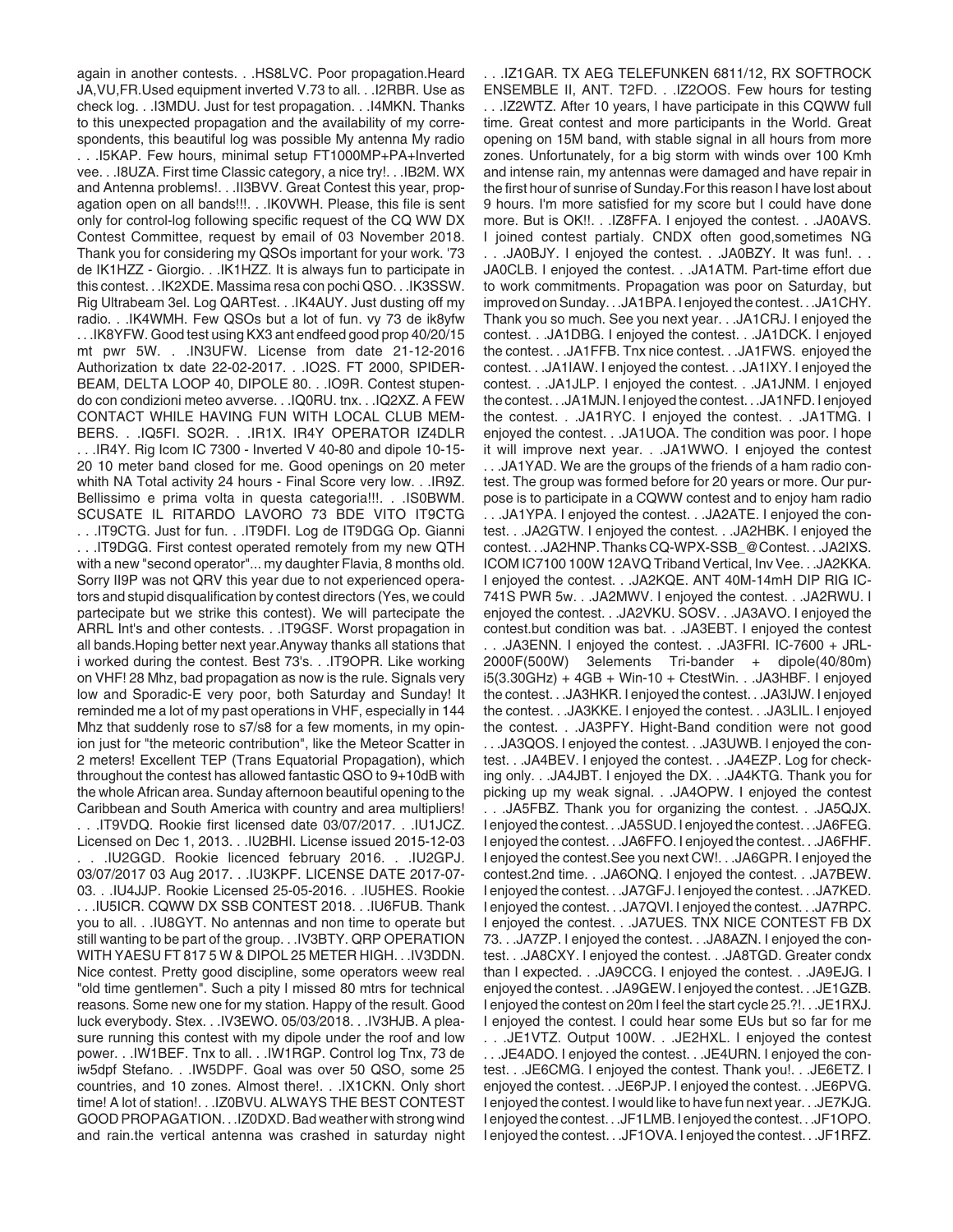I enjoyed the contest. . .JF2CTY. Thank you all stations!. . .JF2FIU. I enjoyed the contest. . .JF2WXS. I enjoyed the contest. . .JF3FYD. That was very fun. . .JF4XUT. I enjoyed the contest. . .JF5SIM. I enjoyed the contest. . .JG1DUZ. I enjoyed the contest . . .JG1GCO. I enjoyed the contest. . .JG1ITH. Fun contest! Looking forward to participating in the contest next year . . .JG1TUC. I enjoyed the contest. . .JG1XRA. Arigatoh! . . .JG2REJ. I enjoyed the contest. . .JG2RFJ. RcvrYaesu FRDX400, XmtrHomemade 2E26 13W Output, ANT InvisibleWhip 35mH. . .JG3EHD. I enjoyed the contest. . . JG3EWE. It was good condition!. . .JG4AKL. I enjoyed this contest,Tnx! RigTS-480 1kW,Ant. . .JH0ILL. I enjoyed the contest . . .JH0MJY. I enjoyed the contest. . .JH0MXV. I enjoyed the contest. . .JH0ROS. I enjoyed the contest. . .JH1APZ. I enjoyed the contest. . .JH1EVD. I enjoyed the contest. . .JH1EYM. Thanks for the QSO in the Contest. . .JH1FNU. I enjoyed the contest. . . JH1LEM. I enjoyed the contest. . .JH1OGC. Thanks nice QSO . . .JH2GZY. I enjoyed the contest. . .JH2KKW. OATH :I swer using QRP5W out. RIG: IC-7300M Power down. ANT 4el CQ (21/28MHz). . .JH3DMQ. I enjoyed the contest. . .JH3GMI. Great contest !. . .JH4UYB. I enjoyed the contest. . .JH6QIL. I enjoyed the contest. . .JH7VTE. I enjoyed the contest. . .JH8CXW. I enjoyed the contest. . .JH8FIH. I enjoyed WW SSB Contest ! Thank you for all. . .JH9CEN. TS-990 200W INV L. . .JH9DRL. I enjoyed the contest. . .JH9FCP. Thanks for QSO and good luck 88 ! Yoko JH9JJD. . .JH9JJD. I enjoyed the contest. . .JI0WVQ. I enjoyed the contest. . .JI1CIN. I enjoyed the contest. . .JI1JPJ. Since local weather was fine, I operated outside at 5W QRP. I fully enjoyed the contest. . .JI1NZA. I enjoyed the contest . . .JI1RSF. I enjoyed the contest. . .JI1TYA. I enjoyed the contest. . .JI3DST. I enjoyed the contest. . .JI4WHS. I enjoyed the contest. . .JI7EMD. I enjoyed the contest. . .JJ0NSL. FT817ND 5W with mobile whip Thank you for picking up my weak signal . . .JJ0SFV. Rig: YAESU FT-847 (50W). . .JJ1HHJ. Operating location is "Tarumi-ku, Kobe-City in Hyogo" RIG is TS-850S and ANT is GP. . .JJ3TBB. I enjoyed the contest. . .JJ7GCL. Power 200w. . .JJ7PMS. POOR CONDX!. . .JK1EXF. I enjoyed the contest. . .JK1NJH. I used power less than 5W. . .JK1TCV. I enjoyed the contest. . .JK1WSH. Thank you!. . .JK3NSD. I enjoyed the contest. . .JK8CEE. I enjoyed the contest. . .JK8NIP. I enjoyed the contest. . .JL1RXW. I enjoyed the contest. . .JL3JRY. I enjoyed the contest. . .JL7LUI. It was fun Thank you. . .JM1PIH. I enjoyed the contest. . .JM2LHB. I enjoyed the contest. . .JM3QIS. It wasnot workd SA and AF. . .JN3ONX. TNX! 73!. . .JN4ESD. I am so enjoy. . .JN6AVV. We enjoyed outdoor contesting. Thanks . . .JO1ZEJ. TX 7MHz. . .JP1KLR. I enjoyed the contest. . .JP3KPJ. I enjoyed the contest. . .JP3MFV. I'm 14 years old. I had a good time!. . .JP3OUG. I enjoyed the contest. . .JP3OUY. I enjoyed the contest. . .JP3OYB. I enjoyed the contest. . .JQ1EPD. I enjoyed the contest. . .JQ1PCT. I enjoyed the contest. . .JQ1ZCK. QSO=38 point=84 Country=29 amt=2436. . .JR0BNF. Thanks for the nice contest. GL. . .JR0BUL. I enjoyed the contest. . .JR0DZH. I enjoyed the contest. . .JR0YHF. I enjoyed the contest. . .JR1BQJ. I enjoyed the contest. . .JR1DUP. I enjoyed the contest . . .JR1EMO. No open 10m band. . .JR1EMT. I enjoyed the contest, thank you!. . .JR1JCB. I enjoyed the contest. Thank you . . .JR1JRW. I enjoyed the contest. . .JR1MEG. The band condition was better than expected. I enjoyed the contest. . .JR1NKN. I enjoyed the contest. . .JR1QBA. 50W Portable:Odawara City, Kanagawa Pref. . .JR1USU. I have a cold, and my submission has been delayed. I'm sorry. . .JR1WCS. I enjoyed the contest . . .JR2ALA. I enjoyed the contest. . .JR2BCF. I enjoyed the contest by QRP. . .JR2EKD. I enjoyed the contest.Thank you . . .JR2EUE. I enjoyed the contest. . .JR2KQE. I enjoyed the contest. . .JR2MIO. I enjoyed the contest. . .JR2PMT. I enjoyed the contest. . .JR3JRI. Not bad condition. . .JR3RIU. I used QRP (5W)

RIG. . .JR4DAH. I enjoyed the contest. . .JR4LRY. I enjoyed the contest. . .JS1BIB. I enjoyed the contest. . .JS1NDM. Licence:December 24, 2015~. . .JS2AAV. I enjoyed the contest . . .JS6SRY. 11/27/2017. . .KH2/KN4IAS. Radio/Amp Flex 1500 / HardRock 50 / KPA500 Tx Ant 15/20/40/80 wire dipoles & 15m Moxon Rx Ant Ultracompact 40 & W6LVP mag loop. . .KH6DH. Mahalo for all the QSOs. Thanks to KH6YY for the generous use of his station. . .KH6J. Just using low power and inverted l antenna. Band been very noisy at this end. . .KP2DX. 7851 went bad on me after a few hours... most of the qsos with TS-590s. . .KP3Z. We operated from rented cabin at JP50VA with pretty simple antennas. . .LC1U. Conditions were ok for the bottom of the sunspot cycle, but unexpected antenna issues reduced the activity on the three lower bands. For that and other reasons only approx. 29 hours of operation vs 42 hours planned. Good runs on 20 and 15 m (Sunday only), quiet on 10 m on 60 degrees north. Thanks to LA4HC for letting me use his Honor Roll station. . .LC6C. All QSOs were made using my "wire farm antennas". . .LU1JHF. This was our first contest, with which we are very happy, not only to participate but also for everything achieved personally and for the growth of the radio club as an institution. Thanks to the club's board of directors and to LU7YS, Sergio Landoni who I offer all your knowledge and experience so that LU3DRP could transmit in the best possible way. Thanks to all the stations contacted and participants on behalf of those who operate the LU3DRP (LW8DXR LU5DY LU7EV LU8EY LU8DIJ LW1ECK) and all those members of the club that were made to live this experience. 73'dx Norberto LW8DXR. . .LU3DRP. I had a strong storm of wind and rain that limited the operation. . .LU5MEC. No enough time to play, but fun as always. . .LU8EHR. We have enjoyed once more of a wonderful weekend among friends doing radio. Although the propagation conditions have not been the best, we have had fun From Patagonia Argentina the best bands have been 15 and 40 meters See you in the next CQWW from LU8YE. . .LU8YE. SAD LOG. . .LW9ENF. It was cold, wet and windy but I had a great time, roll on 2019. . .LX/G1TPA. We had more fun as competition. . .LX8M. Portable, outside of Vilnius. . .LY5AT. First licensed in 2017-07- 28. . .LY5AX. Licensed year 2018. . .LY5BT. 73. . .LY5I. Felt like a small boat in a stormy ocean. . .LY5T. Sorry for the delayed log entry. I hope my log will be considered to confirm my counterparts' logs. I am not working for an award. . .LZ1COM. TRCVR 5 watts ANT 5 ele Yagi. . . LZ2A. TRCVR 5 watts, ant 2x Inverted Vee. . .LZ2DB. Just an other weekend style participation between family tasks at home. . .LZ2F. RIG: IC-7300 100W ANT: OB16- 3. . .LZ2JA. 17.03.2017. . .LZ4AW. 73 ES MNI DX!. . .LZ5B. Murphy's Law weekend - Murphy won ! Aerial issues on all bands. Very poor on 15m. Not great on the others! Software went ape with large font log display. . .M0ACM. Poor Band conditions SD worked well as usual. . .M0AUG. Just helped out with a few points . . .M0BJL. Some good activity in this year's contest from new QTH. . .M0CVO. yes 15m DX on Sat. was much better than predicted. . .M0GDX. I enjoyed using SD Thank you. . .M0HHG. Great fun with my new Icom 7300!. . .M0ICR. What a struggle. A contest is no time to test an antenna! (EFHW). . .M0JBA. FIRST LICENSE (AS M6IQW) 21 OCTOBER 2017. . .M0LDP. Uploaded for the benefit of all others that I contacted. . .M0LYF. Only able to manage 31 hours this year due to other commitments on Saturday evening. Almost totally S&P on the high bands with only 200W, using my SWL skills. Able to run OK on 40/80M. Surprised to make 34 DXCC on 160M with a poor antenna. . .M0MCV. Just for fun. Thanks for the ride folks, Callum, YouTube DX Commander. . .M0MCX. SOTA G/LD-027 IO84mn MCHF SDR MiniPA50 40w SOTABeams Quadbander @ 7m https://bit.ly/ 2Jyqg0J. . .M0NOM. First time on cqww. . .M0ORY. Band condi-

tions not good, better last year. . .M0RBE. KX3, HRD-50 amp and Ciro Mazzoni Baby Loop antenna = ERP of  $\sim$ 20W Blog at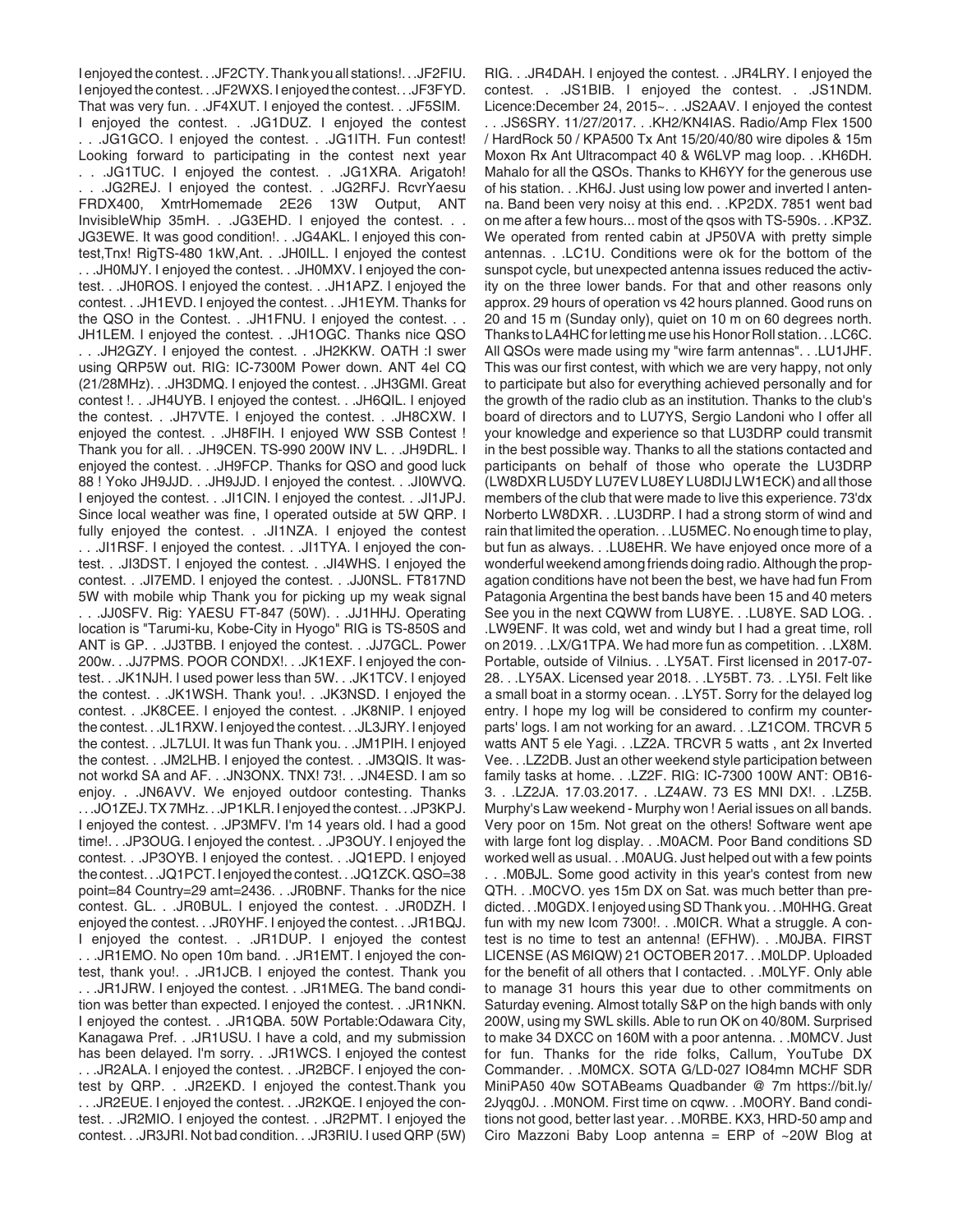www.w6png.wordpress.com. . .M0SNA. First Licenced 17 Jun 2017. . .M0WMS. Couple hrs SnP Sun Morning. Doublet at 10m, 1/4 elevated GP at 3m for 20m. . .M1DDD. 5 watts from home brew transceiver. . .M1LCR. Just had 2 hours Sunday evening . . .M1SLH. SSB is not my thing, just gave out a few points as per usual here. . .M3I. Dire conditions on HF. Thanks for the QSOs. . .M4A. K3, 5 meter wire on flag pole, Win-Test, Kos headset QRV Sunday only. Seems some activities on 15/10m so less crowded on 20m but ATU did not work so stay on 20m... 73 Kazu M0CFW, M5Z, JK3GAD. . .M5Z. ROOKIE (09/02/2018). . .M6NTV. M6ODZ - FIRST EVER CONTEST - QRP 10W SSB INDOOR ANTENNA . . .M6ODZ. Poor conditions on first night massive QSB, ADD CLUB. . .M6OXO. Licienced June 2018. . .M6VUK. ROOKIE - FIRST LICENCED 2nd April 2016. . .M6YTU. Testing new aerial. . .M7V. A stuck rotator gave me some exercise!. . .M8C. Flex 6500 and kpa500. . .MM3T. Our first contest as a team. Lots of issues. HF beam faulty so 80m look came to the rescue. . . MN0VFW.Had a terrible time, antenna not performing at all as expected. . .MW0MWZ. 15m monoband entry to fill in gap between overnight 5BDXCC award chasing!. . .MW2I. Only caught the last nine hours of the contest but enjoyed what I did. Especially putting the the new Kenwood through it's paces. . .MW6M. Great fun wish propagation was better. . .NL8F. Surprised to see 10 meters open . . .OA4SS. RIG FT-857D ANT Inverted-V for 80m ANT Folded dipole for 40m ANT Vertical for 20m and 15m WX rainy, temp 7C . . .OE1VMC. RIG FT-2000D ANT Fan-Dipole 40m/80m/160m ANT SteppIR DB36 Yagi WX rainy, temp 13C. . .OE1XTU. Licensed since 2018-05-23. . .OE2YYL. FT-857 (100W)+AV640 . . .OE3OSB. ICIM IC-7000 Endfed 20,3m. . .OE5JKL. A visit from Murphy and no sun spots. Otherwise still fun. Had also some newcomers on site. Hope some will return in the future. . .OE5T. Mni TNX fer nice Contest. . .OE6XFL. As usual lot of poor Sigs (splatter/wide), looks like the wider the better. . .OE8TTR. 2017 . . .OE9SEV. Somewhat limited operation with two men and two radios. Propagation was a bit better than expected. We had a good US run on 20m on both days in the afternoon. Unfortunately band died here quickly and we didn't notice any decent over the pole midnight openings. 15m opened to JA on Sunday, probably also to USA but we decided to run on 20m. 10m was spotty, on Sunday there was an unstable opening to Europe. Very few DX here. Low band numbers suffer from the amount of multiplier/spare/non-sleeping operators. 40m was dissapointing, we never got any JA run and only short US run in the Sunday evening. Dupes ... we had lots of them. Totally 430 of them. We had runs where 9 of 10 gsos were duplicates! Guys, our call is not OG6ZF, OG6KF, OG60ZF, OG60KF or something else. OG60F is a special call for the 60th anniversary of OH1AF/OH1AB/OH1F. There is a special award available. Check the rules. . .OG60F. I LOST A QSO SATURDAY AT 1019UTC DUE TO COMPUTER CRASH. I HOPE THE STATION WILL BE GIVEN THE QSO POINTS DESPITE MY ERROR. THANK YOU FOR ANOTHER CQWW. . .OH0V. 73 de OH1SIC / SM5SIC Gran . . .OH1SIC. Thanks to all hams, was nice to work with them!! . . .OH1XFE. Thanks for the nice contest. 15m was wery good this time!. . .OH2KW. Short test of sloper wire. . .OH2MZA. Thank you to OH2BAH for letting me use his station again. . .OH2PQ. Testing the club resources. . .OH3AA. CHECKLOG. . .OH5XB. Short periods of Es on 28 MHz... Cheers/73, Zaba OH1ZAA . . .OH5ZA. Unexpected opening on 21MHz. . .OH6IO. Licensed since 2017. . .OH6UAV. First time lisenced 1st of February 2017. First 4 QSOs does not have real frequency (7000 shown) due temporary rig-PC comm problems. Band data is valid on those lines. . .OH6UX. WKD with OCF, not so bad ANT. . .OH8JIX. Vertical ant. + LW 700W. . .OK1C. 30.4.2018. . .OK1DWH. Licenced 07.05.2018. . .OK1HBP. Kenwood ts 570 PA 250W Dipole 2x36m Vertical 7m. . .OK1HFP. Elecraft K3-100W. . .

OK1KJO. TS-990S, YAGI. . .OK1LO. Licensed 12.05.2017. . . OK1LRD. Rig: FT991A + PA 600W out. . .OK1OA. ICOM 746, Vertical 7.4m with AH-4, Inv. L on 160m. . .OK2BFN. TS-820, ant. - LW. . .OK2BRQ. Rig[s] IC-756PROIII-100W, Antena[s] Windom FD5, Dipol 2x40m. . .OK2MBP. CQ WW DX SSB Contest 2018- 10-27 00:00 UTC - 2018-10-28 23:59 UTC Transceiver FT950 ( Power 100W ) vert. CP6, FD4. . .OK2PBG. Date first licence is 9- May-2018. . .OK2SDE. GOOD CONTEST WITH MANY STA-TIONS. SEE YOU AGAIN FRIENDS. TCVR: YAESU FT-897d 35 W, ANT: GP. . .OK2SWD. First M/S CQ WW from our new QTH . . .OK5Z. Less than 17 hours on the air CLAIMED SCORE CAL-CULATED MANUALLY by specific CQWWDX rules zones @ bands = 43, DXCC countries  $\textcircled{e}$  bands = 109 = mults= 152 QSO total=210, QSO nondupe = 209, DUPE= 1 QSO OK ( $@$  0pts) = 4  $\ldots$  0 pts QSO EU (@1 pt) = 132  $\ldots$  132 pts QSO nonEU (@3pts)= 73 ... 219 pts 351 (total QSO pts) \* 152 (mults) = 53352 (claimed score). . .OK7N. KX3 5W LW42m. . .OL4W. FT-1000MP, DIPOLE . . .OL9R. TS590SG, LW. . .OM2DT. ZAHRADNA 3 PRESOV 08001 SLOVAKIA8001. . .OM3ZBG. PWR 100 W -.DELTALOOP. . .OM5WW. RIG - FT817 / 5 W ANT - LW 50 m / 8 m above GND. . .OM6AMD. Transceiver YAESU FT-897 (Power 100 Watts) Antenna HORIZONTAL DELTA LOOP. . .OM7OM. Triband wire 14-21-28. . .OM8JP. Great Conditions in all directions!. . .ON3AR. Always a nice contest. . .ON3VS. Thanks for the organization of this contest. 73. . .ON4KCY. TRX Yeasu FT-950 100 Watt ANT R8 Vertical (10-40m) + G5RV (80m). . .ON6AT. A VERY NICE CONTEST. . .ON6LO. Just for the fun!. . .OR2A. Had a great time during the contest. See you next year!. . .OT1L. Again great thanks to the logistics, IT, technical and kitchen crew who made this event possible. They made 30 years of MM contest at OT5A possible! . . .OT5A. I had put up a 1/4 gp GP with 3 radials just for fun at my summerhouse and used my old Yaesu FT1000MP Very nice QTH with no manmade noise but was very hard to find any clear freq due to all the very strong EU stations with very high power on the band so splatter was very bad. . .OY9JD. We work from EU-125 Island better Result. . .OZ0TX. Made a little more contacts than last year. . .OZ1KKH. Rig: Elecraft K3/P3 Ant: 80m vert. loop for 160 thu 40M and Hexbeam for 20 thru 10M bands. . . OZ3SM. As usual with QRP the keywords are patience and antennas. Antenna in use is a singleband dipole, ballanced feed with coax, situated high (100ft.) and free. . .OZ6OM. 90 watt G5RV, inv dipole 40 meter, TH3MK4. . .OZ8AE. BAND CONDITIONS NOT SO GOOD. . .OZ8CT. Always nice to kill some spare time . . .PA0GJV. Great contest to meet the world and check my equipment. . .PA0M. As a CW enthusiast, I gave it a try with the microphone I particpated with the FT-817 with 4 watt and an endfed My endfed is sloping down to the east I enjoyed the contest Thank you for the fine activty in the contest. . .PA1B. RT6A was very wide and splattering on 15 mtrs. . .PA1P. Was fun. Tnx all fr fb qso, 73. . .PA2REH. Getting finajjy contestfeeling back after some decades of QRT!. . .PA2TMS. TX: ICOM 7300 + Endfed antenna. . .PA2VS. Propagation this year was a real challenge. No US stations heard here. . .PA3DTR. magnetic loop 50 to 100W . . .PA3GEO. Not much time to participate but enjoyed the hours i was active. . .PA3HFJ. From my holiday location, Schouwen-Duiveland EU-146 Good activity. Used a barefoot FT847 + FD4 antenna and for 15m a rotary dipole. . .PA4EL. Running 400 watt 20m FB-23 beam 40m dipole. . .PA7AL. First time. Used the mcHF QRP SDR. . .PA7N. Only 1 vertical antenna. . .PB0ACU. Licensed since May 2017 Checked sent log contained incorrect QRGs . . .PC4AD. Licenced 2017. . .PD0JBZ. Put your comments here. Use multiple lines if needed. . .PD4BER. RIG ICOM IC-7400 PWR 25W ANT HOMEMADE 6-BANDS HEX-BEAM AND VERTICAL HY-GAIN AV-640 EMAIL LICENCE SINCE 2015-04-16 Thanks for the contest!. . .PD5ISW. Licenced 11-01-2017. . .PD5WSQ. Setup Elecraft K3 - Hexbeam at 17mtrs height. Sometimes hard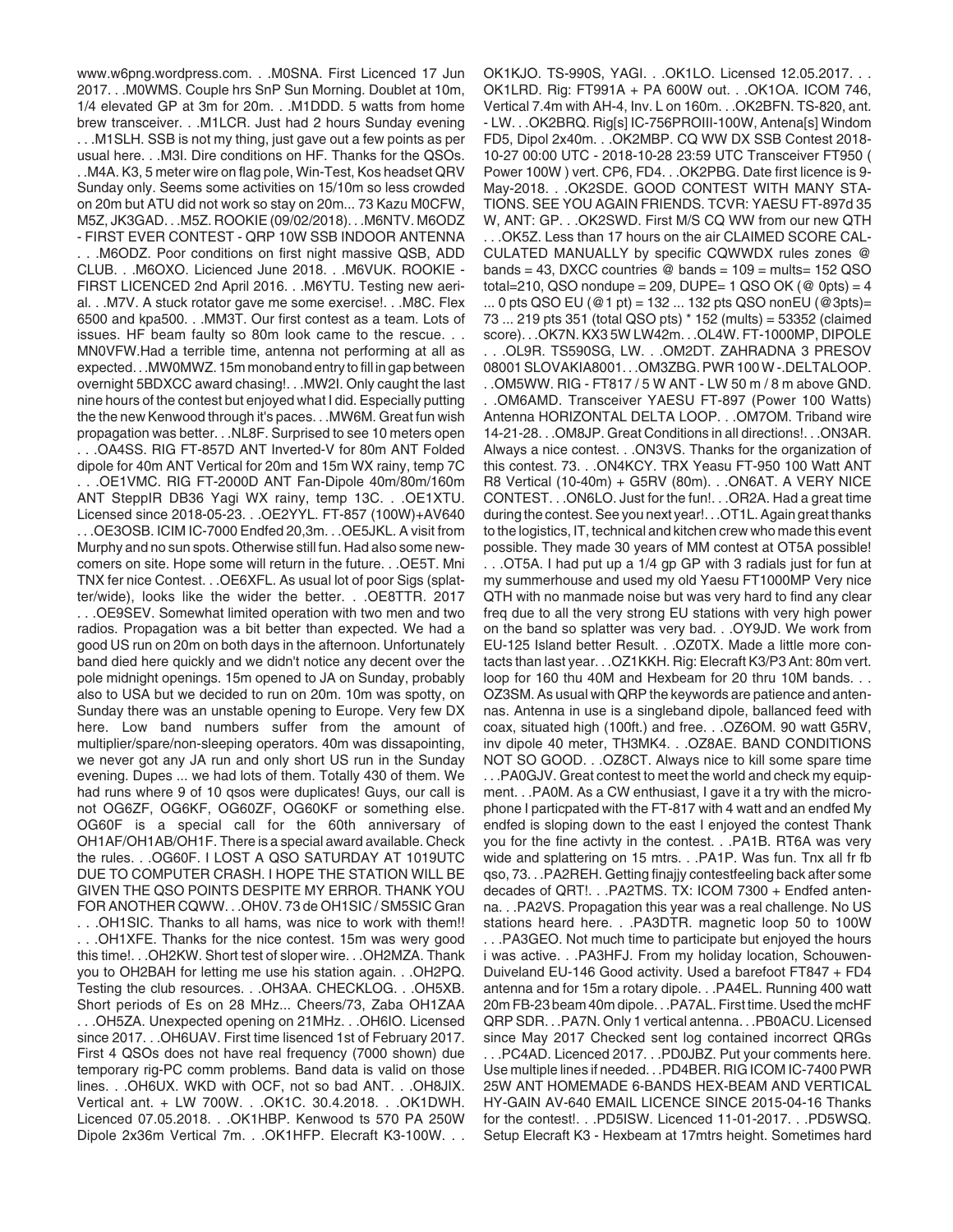to get through as low power station and current propagation . . .PD7RB. Worked with Yaesu ft891 and home made antenna in 40 feet fishing pole. . .PE1OKY. Lot of QRM router plc neighbors. Thats not funny. 73, Adriaan PE2K. . .PE2K. Rig TS590S, barefoot, average output 50 Watts in this contest. Antenna horizontal dipole for 15-80m bands 5m over ground 17m long. Bad propagation on 10 and 15M this time great activity on other bands. Many thanks for the contest. I enjoyed it very much!. . .PG1R. Thanks for the nice contest.See you next year!. . .PG2AA. Nice conditions on saterday. TNX. . .PH7A. Nice contest , good opening on 10 and 15 mtrs. . .PI4AMF. Small team with a BIG effort 73!!!. . .PI4COM. FALCON DX GROUP. . .PP5FE. CDR Group. . .PQ2HX. Thanks to Mr. Atilano, PY5EG. PS2T is your super\_station in Sao Paulo State, and was nobody to use during CQWW SSB 2018. He gave me permission to do something there and add more points to Araucaria DX Contest. Was great to find a lot of friend in the air!. . .PS2T. Thank you all. Vy 73!. . .PT2AW. CLUB: 6/11 LU CONTEST GROUP 3/11 RIO DX GROUP 2/11 ARAUCARIA DX GROUP. . .PT4B. 05/dec/2017. . .PU2UAH. 29/08/2017. . .PU4CGT. 06/06/2016. . .PU7ABC. 07.06.2018 . . .PU7EYL. BICHO DO MATO DX TEAM. . .PV2B. Operated Mobile/portable onboard of Tiggo SUV car. FT857 - Ats120. . . PV8IG. The last minute absence of PP2BT and PY7RP was deeply regreted by the team. . .PY0F. Mosley 3 element 3 band beam about 20 mts in the ground and rotative dipolo for 40 mts about 15 mts in the ground. . .PY1SX. Antonio Carlos Rodrigues (in dx Tuka) Rua.Abolio 553-Bairro: Santa Catarina Zip 13466- 280 /Americana, SP Brazil. . .PY2BN. PY2DPM - DAVID. . . PY2DPM. 2016-12-19. . .PY2FRQ. 19/04/2017. . .PY2XRP. CLASSIC. . .PY3ND. Radio Yaesu FT2000 with 100W, Antenna KLM KT34, Loc GG54ho, Curitiba/Brazil. . .PY5JO. Our third visit to PZ for CQ WW Phone and our second entry in the MULT 2 section. We spent 4 days assembling a new AD-3446 17ele 40-10m yagi we had shipped from EU onto the 22m tower. Worked like a dream! Many thanks to Igor, UA2FZ for all his help getting it to PZ ! 10m was disappointing this year, with only fleeting openings. Also we had very high noise levels on 160m, so QSOs on this band were well down on last year. Thanks to our host Ramon PZ5RA who kept us supplied with all we needed for our extended stay including the usual large number of beers required to keep us cool. . .PZ5K. TNX 73!. . .R0AK. 73!. . .R0CAF. 73! TNX!. . . R0SI. ROOKIE 03.03.2016. . .R1BBL. 10.02.2017. . .R1CAV. ROOKIE. . .R1LN. Rig ICOM-718, 100Wt. Ant. Quad 160m. All band. 10m. up. . .R1QE. 06 FEB 2017. . .R1ZM. CHECK LOG . . .R2AA. TNX 73!. . .R2AOD. 73 TNX !. . .R2EL. TNX, 73!. . .R2FBK. 03.02.2017. . .R2FCC. TNX 73!. . .R2FI. TNX QSQ from all stations!. . .R2WW. 121351. . .R3AAA. FLEX 6500, ACOM 2000A, Yagi 4el. . .R3GZ. 73. . .R3LC. GL!73!. . .R3PIQ. TNX 73! . . .R3RK. TNX 73!. . .R3RZ. FT-3000dx, 100 Wt, Ant. . .R4AC. Rig IC-756 PROIII, ant Yagi, pwr 5W Thank you for the contest . . .R4FCJ. TNX 73!. . .R4IB. FTDX-5000MP IV. . .R4WT. I am 19 years old. This is my first CQ WW SSB!. . .R6KVA. TNX 73! . . .R6LHQ. 10.03.2017. . .R6YP. P.O.BOX: 40, Armavir, 352900, RUSSIA. . .R7AY. Stavropol, 45 Parallel, 75/286. . .R7GU. TS-870SAT, ANT-DL, LW. . .R7KX. FT-2000 Linear Amp 600 Wt., Ants 3 band Yagi, Vertical. . .R8WF. Thanks for tis joy!. . .R9AB. TNX 73!. . .R9CC. 73!. . .R9CD. 2014-03-13. . .R9WDV. 73!. . . RA0UJ. Yaesu FT-450, 100 W, dipole. . .RA3DGH. I work from balcony antenna 4 m over ground-4-band dipole and 100 W!. . .RA3DQP. 73. . .RA3RBL. Good test! GL es 73!. . .RA3RLJ. Put your comments here. Use multiple lines if needed. . .RA3WDK. GOOD CONTEST. . .RA4HBS. RIG(s): KENWOOD TS-850S ANTENNA(s): GP. . .RA6LIS. TNX 73!. . .RA7RA. 73!. . .RA9AEA. Check Log. . .RA9CIN. IC-780 P=90W 73!. . .RA9FEL. 73!. . . RA9UAD. TS480, Windom. . .RD8O. CHECKLOG. . .RK3DXW. FT-897, 100W, Quads/InvV. . .RK3DYB. IC-746pro. . .RK3E. TNX

73!. . .RK3IT. Operators-R2SAZ 14 years, UD3SBR 11 years. . . RK3SWS. TNX! 73!. . .RK4FAO. TNX for technical support to Eugene, OG7F/RK3AD. . .RL3A. IC-7610 the best!. . .RL5A. TNX 73. . .RL9L. 73!. . .RM1T. TNX, 73!. . .RM4HZ. 73!. . .RM4R. Thank for the contest!. . .RN3B. 73!. . .RN3YA. 73!. . .RO5F. 73! TNX GOOD TEST!. . .RQ7R.73!. . .RT3F. I'm so sorry. The CAT system was faulty. . .RT4W. TX/RX/ANT K3, 2xPA-1KW, 10- 7ele+8ele+11ele yagi, 15-3x7 stack +5ele+4ele, 20-3x6 stack +7ele+4ele+3ele, 40-4ele+3ele+delta, 80-4sqr+delta, 160- 4sqr+delta. . .RT5Z. TNX 73!. . .RT6C. TNX 73. . .RT9YA. 73!. . .RU3VV. 73!. . .RU3XY. TS590s 100wt . Spider 5 band. . .RU4LM. 73. . .RW0AR. 73!. . .RW0UM. It's 2 hours, just to fun. . .RW1A. IC 706 pwr 5w , Ant. . .RW3AI. RIG - YAESU FT-1000MP MARK v field, dipole. . .RW3RQ. NX COTNTEST, SEE NEX YEAR. . . RW3XZ. TNX 73!. . .RW3YB. IC 746, LW. . .RX3VF. TNX 73!. . . RX4CH. 73!. . .RY9C. TNX 73!. . .RZ3ARO. Tnx. . .RZ3QM. 73! . . .RZ5A. QTH Domodedovo Eupopean Russia. . .RZ5D. Antenna MFJ-1788. TRX IC-7300. Age 73!. . .RZ9OW. 73!. . .RZ9WU. Vy nice. . .S52AW. just picking ....low power testing new antenna . . .S55G. I experienced the worst propagations during this CQ WW contest on 10m. . .S58D. Operation from Principe Island AF-044. . .S9CT. Initial license date: June 13th, 2017. . .SA5JUS. A few hours contesting from a hotel room in the city center of Stockholm. . .SA6MIW. High activity, good fun, had a S&P weekend. Couldn't get a working top band antenna for 160m working. 10m was dead up here, sad but not surprised. . .SE3X. Always nice to participate in the contest, maybe more qso. . .SG3O. YL-Operator. . .SI3A. Played around for a bit. . .SJ2W. KX3-KXPA100- KPA500 Antenna Inverted Vee and Hy-Gain AV640. . .SM0FPR. Heavy storm and falling trees cant stop a real ham from the CQWW-CONTEST, see pictures at www.sm0o.se As always GREAT FUN! C U ALL IN 2019!. . .SM0O. IC-735 pwr 90W, ANt1 W3DZZ, Ant2 vertical 40-10m. . .SN100L. ic730 60W ant DELTA LOOP 42m. . .SN100N. Superrrr contest but I quickly end go to job. May be in next I have more free time. Hi , Vy 73 Kris. . .SN100U. First time in this category and first time ever on almost a 1/4 vertical. Inv-L 15m vertical section.1000m of radials.LOG and BOG antennas for RX. Propagations was not too great. QRMs were very, very heavy.HP stations tend not to care about someone else on QRG, they just come and tx. The do not ask is a QRG in usel have encountered a number of unsportsmanlike conduct (20kHz signals from 4kW PA, deliberate QRMs from DL and UA stations and all sorts of zoo-like behavior that i never found on upper bands. Inspite of that i managed to have lots of fun and make some dx on 80m.). . .SN5V. ROOKIE. . .SO5MK. :). . .SO9C. CQ WWDX CONTEST SSB. . .SP1GA. Antennas: vertical multiband, EZwire . . .SP2AWJ. SD is very nice for contesting. . .SP2TMT. TRX FT2K 100W ANT GP on band 40m to 10m LW 27m on band 160m to 40m. . .SP2WGB. FT817ND GP balcony. . .SP3BES. IC-765+HM PA 500W, ANT: 30M VERTICAL, 5xBEV. . .SP3GTS. First licenced- 3.XII.2017. . .SP3KX. Rig. IC751A PWR 80W, Ant, Dipol's. . .SP4GHL. Good CONDX even for QRP. . .SP5DDJ. FT-991. . .SP5GNI. RIG PWR ANT. . .SP5TIM. CQWWSSB\_2018 20M QSO=431 TRX FTdx 3000 100W Ant.SINGLE DIPOL 45m/h . . .SP6DVP. CHECKLOG. . .SP7CDH. TRX Icom IC-735, ant. dipole. . .SP8CGU. 04 01 2017. . .SP8GK. Licensed since 2017/02/17. . .SP8PKP. RIG-TS590S ANT: GP. . .SP9BMH. 06- JUL-2018. . .SP9CH. TRX: IC746PRO 40w ANT: Quad 82,5m . . .SP9EMI. TS850S 100W DIPOLE. . .SP9IHP. POWER:40W ANT: INVERTED V FOR 7MHz. . .SP9TTT. Thank You for fun in contest, see You nexst year, 73 :). . .SQ3MIS. CHECKLOG . . .SQ4HRN. 01.12.2015. . .SQ4JUM. TS-570S + PA + 3 EL YAGI . . .SQ4O. Ex. SQ5NBE. . .SQ5CW. HEXBEAM BY.SP7IDX (10M-15M-20M) W3DZZ (80M-40M) INV. L (160M) FT-950. . .SQ5PMB. 12.05.2016. . .SQ7M. Trx. . .SQ8MFB. 28-12-2016. . .SQ8W. 10.10.2017. . .SQ9GOL. Just a G5RV and 100 W in noisy down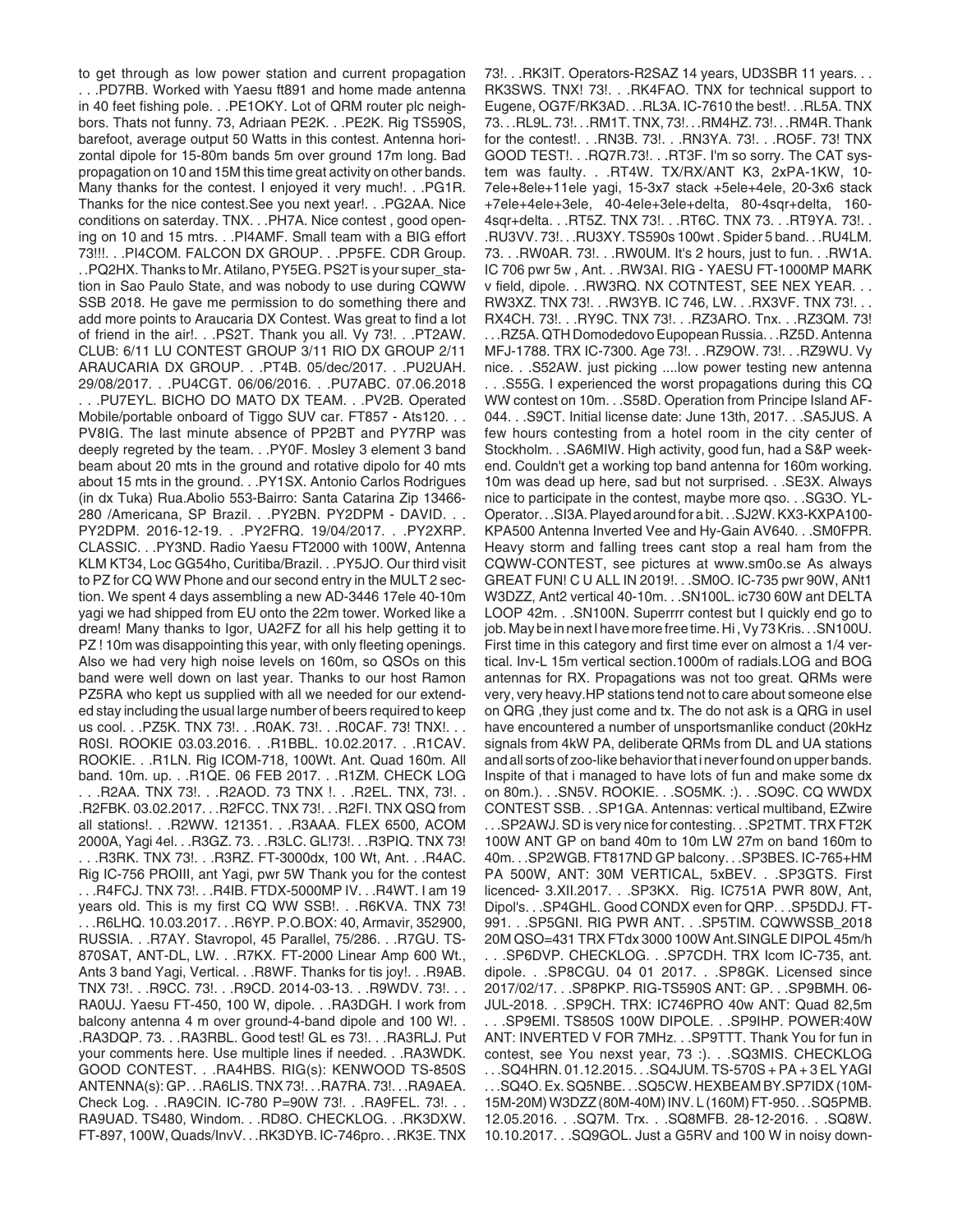town Cairo. . .SU9JG. Rookie. . .SV1QVY. CHECKLOG. . . SV1RHL. Check log. . .SV2KGA. Hello there! Thanks for the QSO . . .SV2SDP. Had some hours to participate from Lesbos Island it was a fun! More big guns than last years, band very noisy. Nice opening to Africa. vy 73 Juergen. . .SV8/DK3SJ. Thanks to IC 7300 waterfall we where able to work many multipliers in Cuban NO INTERNET environment. 10m was completely closed for us and the 160m antena never work as we spect, we where able to hear but no one came back to our calls. . .T42T. YEASU FT-897 AND FB33. . .TA1FA. 73 TA2DR. . .TA2DR. MY SECOND ATTEMP CONTEST. HELLO CQ CONTEST. . .TA2RN. IC-7600, 7 EL 3 BAND (20,15,10) HOME MADE YAGI. . .TA3AER. 73. . . TA3EP. 11.11.2016. . .TA3LHH. 73 DE TA3LKC. . .TA3LKC. 13.10.2017. . .TA3LKJ. Chuscraft AP8A. . .TA3OKK. De ta4rc 73 . . .TA4RC. MNY MNY DXCC 40-80M HUNTER. . .TA5FA. 73 & TNX DE TA1BX. . .TC29OCT. What a great fun. The conditions could be better. Interesting to find the 15m band fade out and then return, still weak. Thanks for organizing this great event. . .TF1AM. Only 80m this time, difficult conditions but with some strange openings into SA and Asia. Amazing to get a call from VR2XAN in the middle of a EU pileup - amazing sigs very marginal openings into NA - never fully open. always fun, see you in WPX de Benni TF3T. . .TF3T. Thanks guys For calling me. CU on the bands ! 73 Cyril TK4RB. . .TK4RB. TM2F by F4GTT mono op thanks to all stations 73 from France. . .TM2F. Checklog, 12 hours saturday just for the fun. . .TM7XX. GOOD CONDITIONS, BUT 10 M WAS DEAD. . .U1BA. 73!. . .UA0FAM. TNX 73!. . .UA0IHY. RIG: FT-817 POWER 5W ANTENNAS: 80/20/15 LOOP 84M BATTERY: 12V X 4AH SHACK: HUT AT BURN HILL. . .UA0SBQ. 73!. . . UA0SE. Icom IC-756PRO, ant dipole. . .UA0UV. TNX 73!. . . UA0XAK. ICOM-718,ANT-LW 160 METRS,INV VEE 160.80,40 METRS. . . UA1CUR. Tks, 73!. . . UA3BL. 73!. . . UA3EUW. 73!. . . UA3OQ. 393460. . .UA3RKK. 73!. . .UA3UBT. 73!. . .UA4SJO. 73!. . .UA9AGX. Icom IC-765. . .UA9CAW. Ic-7410, Delta 40m . . .UA9OMT. TNX 73!. . .UA9SMU. 73!. . .UA9SUV. TNX 73!. . . UA9XX. Tks Contest!. . .UA9ZZ. FT-817ND, 40M DIPOLE. . . UB1AHI. 73!. . .UB4W. 73! TNX GOOD TEST!. . .UB6RNB. 73! . . .UC6K. BEST WISHES FROM KAZAKHSTAN!. . .UN2E. FT-950 delta 20 inv-40. . .UN7PGA. RIG(s) ELECRAFT K3 + PA 1,5kW ANTENNA(s): 2 el (short) Yagi. . .UP4L. TNX 73!. . .UR2LX. SDR-1000, 20wt, ant G3XAP. . .UR3QTN. ICOM-718 , ANT.IN.V , TNX 73. . .UR4MF. IC 7600, ULTRA BEAM, BAZOOKA 80M, BAZOOKA 160M. . .UR5CN. IC-775DXII. . .UR5E. RIG(s): TS 870S; ANTENNA(s): Cushcraft A3S, dipole, vertical. . .UR5EPG. Date of first licence 2017-05-23. . .UR5FQB. , TRX home made 5W, ant GP 7MHz and 21MHz. . .UR5KBP. RIG: IC-760PRO; ANTENNA: Inv Vee; 1 el. SP3PL. . .UR5VAA. TRX- HM. no CAT . . .UR5WCQ. 73!. . .UR5WHQ. 2015-11-17. . .UR6LF. YESSU FT-890, ant DL2KQ GP 14-28. . .UR7QDO. Yaesu ft-817 and GP . . .UR8QV. TNX 73!. . .US0FF. TNX for CONTEST!. . .US1IV. TNX 73!. . .US4IQS. TNX 73!. . .US5AT. TNX/73!ANT FD-4. . . US6IKF. Rig ts590, Pwr 100 Watt(s). TNX 73!. . .US8MS. My first CQ WW SSB! Sins 1972. Good Luck all HAM's!. . .UT1QQ. TX/RX - FTDX-3000 Ant - XL-222. . .UT3RS. TNX 73!. . .UT4USA. Icom IC-718. . .UT5ZL. TS-590 100wt, Hex-beam, InV-V. . .UT6HX. TRX - MiniYES + PA 100W Out, Ant - Vert Delta 85m. . .UT8AS. First licensed in november 2015. . .UT8IBU. Elecraft KX3 Ant 2 El Yagi 7 Mhz GP 3.5-7 Mhz. . .UV2IZ. Trcvr FLEX-3000, Inv L Antenna Manu thanks for the great contest!. . .UW1U. I am worked in contest from MT KATYAVALA. Luanda Angola CQ ZONE 36 . . .UW5EJX. TNX 73!. . .UX5MC. Bucha, P.O. Box 1011, Kievskaya obl., 08292, UKRAINA. . .UX7U. 5 WATTS, GP. . .UX8ZA. IC-756PRO3, Multi band Yagi. . .UY3U. 73!. . .UZ1WW. Rig icom 756 @ts-590 ant 160&80 inv.v &gp 40 3QQ 22 up 20 4qq &4qq 15 6QQ , 10 6 qq. . .UZ7M. Rookie 2017. . .VA2YAF. Flex 6600 with RF-Kit B26 amp all 100% remoted. . .VA3MW.

Contest Club Ontario. . .VA3MYC. Conditions and propagation was better than expected. Great experience. . .VA3NU. First licensed December 10,2015. . .VA3TTZ. First time contest participation. . .VA7DGT. WOW 1ST QRP ENTRY AMAZING HOW WELL I WAS HEARD !. . .VA7FC. General DX log. . .VA7FFT. Activity was higher and conditions were a bit better than expected. My SteppIR controller died just before the contest so I operated on 15M using my 2 element 40M yagi and on 20M with a quickly constructed sloping dipole off the 80 ft SOAPBOX: tower. This worked OK but a bit frustrating not having the yagi on 20M. Looking forward SOAPBOX: to CQWW CW from Vancouver Island as VE7VR. . .VC3R. Hit and miss. An hour here, an hour there, but still good fun. . .VE1JS. I am not a contest person, my log is a paper logbook. It was fun and your e-mail helped me to upload my few QSOs. 73 Guenther VE2BHH. . .VE2BHH. It was long trip by two different airplanes to Zone 2 one more time... Upon my arrival to Sept-Iles I found that my FT-1000MP has an issue with output power output power was 5 watts only. Attempts to fix it was non-successful. Started to operate in CQWW as a QRP and I must to say that it was a challenge! Condition on 40-20-15 on Sunday vs Saturday was significantly improved from early morning and I was very happy to create pile up operation few times during the contest. No any contact on 10 meters at all this is the North. In 2 hours before end of the contest my US pile-up on 20 meters was completed - some changes in ionosphere happened again... I saw few messages in the cluster. Condition dropped down at the same time. My QRP adventures in CQWW was completed at that time. For rest 2 hours in CQWW I did 2 QSOs only. I should say that it was very unusual QRP operation, however I`ve enjoyed by CQWW as usually. Many thanks to all who had a patience to listen my QRP calls during CQWW, especially to K3LR, 8P5A, S57AL and M6T, thanks for their very good ears, they`re got successfully my calls on 80 meters on 5 watts and it was not easy. Thank you very much to Yuri VE3DZ, Frank VA2FGG and Igor VA3FF for their great help during preparation to this DX-pedition to Zone 2. 73 from North, Igor VE2IDX. . . VE2IDX. Rookie category, licenced in april 2016. . .VE2NCG. Pretty good conditions across all bands for a SFI of 69!. . .VE3CV. Visitors This is one of the Contests we enjoy, working DX as well as our many friends, South of the border. Thanks to our Operators, we beat last year QSOs and Score. Propogation was not alway the best and sometimes only one way it seemed but our we were able to pull them out, even though difficult at times. Thanks to everyone that participated and especially to all the DX station, and especiallly our friends to the South. 73 Rick VE3BK. . .VE3DC. Again, work gets in the way, enjoyed short time on SD works well as usual. . .VE3FTM. March 23, 2017. . .VE3MJD. Despite PC crashing after about 4 hours had fun. . .VE3PN. A temporary antenna a few feet above the ground. . .VE3RCN. First Licensed on 08 February 2017. . .VE3SCN. REMOTE OPERATION. . . VE3UTT. 2017. . .VE3XKZ. Fun to work some DX. Fun to run Europeans on day 2 with LP. . .VE5SF. Had fun with my 600watts thanks again. . .VE6IVN. The 25th running in the same shack and core operators. . .VE6SV. This was my first real contesting effort in many years. I had a lot of fun. Thanks to everyone who participated.... we are all winners. . .VE6TN. I had a lot of fun participating in this contest with a vintage IC-720A and classic IC-751A oldie Icom radios. . .VE7BGP. Using 50 MHZ yagi on 40. . . VE7DAY. Check log only. . .VE7EME. Gud cdx. New tribander. EU FB ears. . .VE7WNK. Use for confirmation. . .VE7ZZV. These low-sunspot conditions were tough!. . .VE9CB. I had a pleasant time as I was just trying to make a few contacts, test my station, and experience this part of solar cycle I was licensed in 2010. I have not operated much in the past few months and I found it interesting how 20 m shut down around supper time. . .VE9EX. It was good to see how VE9UNB performs in the largest contest of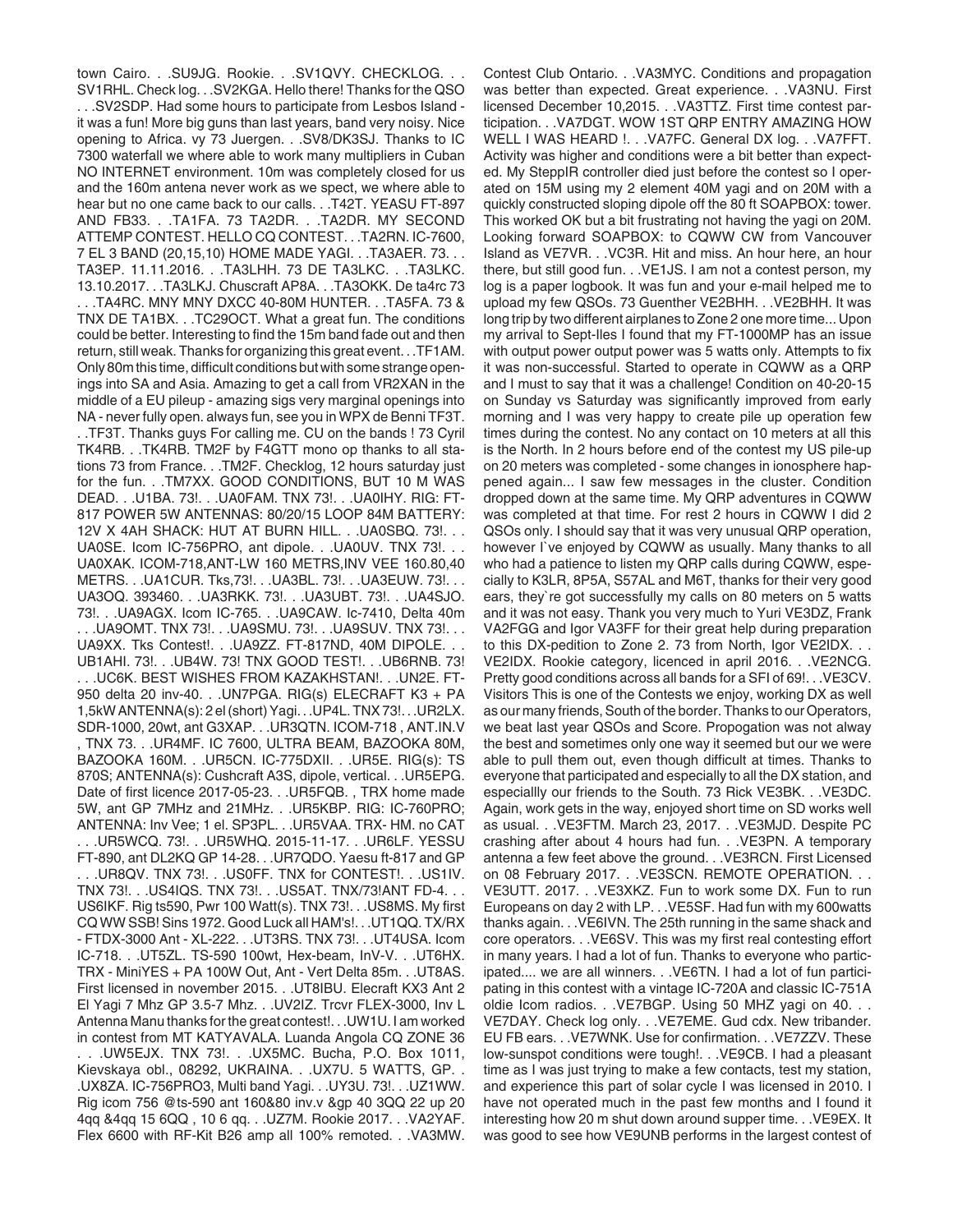the year. Brent VE9EX had no success in the first 30 minutes of the contest on 40 m. However, on Saturday Brent VE9EX got the first four QSOs on 15 m. Stephen VE9QLE got the last four QSOs on 20 m and 40 m, which are much harder bands to use at VE9UNB due to the noise. . .VE9UNB. Difficult copy with deep QSB on Weak stations from NA and EU on 15m. 15m Antenna 4 element wide spaced monoband Yagi at 12m, TS-990S Radio. . .VK2GR. Actual TX Power: 100watts. . .VK2HBG. Station TS-480HX @ 200W PEP and 5-band Spiderbeam. I am submitting my log so the VK6 gets credit for my one QSO. Conditions not good in the hours after contest started. Many high power stations hearing each other, very difficult for us lower power stations to be heard. Ionospheric prognosis suggested it would be JA, NA and EU working each other for the weekend ... so gave it away. Looking forward to the CW contest in November!. . .VK2IG. First every entry into this contest. . .VK3BDX. Actual TX Power 100W. . .VK3BSP. Please note that our K3BV contacts (two different zones) are contacts that are probably uniques as i dont believe he operated in the contest except to work us via remotes in East and West coast USA. Please remove these contacts from the log if the committee deem them to be invalid for any reason. . .VK3GK. Great conditions and signals on 40m here. Thanks all for qso's until next year. . .VK3IO. Hi only a casual contester dx'er there were no opening in vk3 on 15m or 10m. . .VK3KTT. Actual TX Power: 100w. . .VK4ATH. Mostly S&P this year with a few little runs at times. . .VK4QH. Thanks for a great comp. . .VK5NS. Great contest - thank you. . .VK6DW. Actual TX Power. . .VK6MIT. Conditions very tough but still great fun and the best DX Contest. Log submitted in memory of Nick VK6VAX. . .VK6RT. Actual TX Power. . .VK6WE. I am sure that RF helps the ionosphere in the absence of sun spots Hi. . .VK7GN. 4Nov2017. . .VK8VWA. Fun entry at the end of our DXpedition. We had a ball in spite of not being heard by many loud EUs. Most fun was listening to the various forms of 'Oh, WOW!' when we called and worked unsuspecting stations S & P! As far as we can tell this was the first ever M/2 entry from VK9X. . .VK9XG. Sun, surf and radio contesting. What more you more can you ask for. . .VP5W. It is a nice experience to participate in this contest. . .VU2BL. Very poor propagation. Hope it will improve for the CW contest. 73!. . .VU2CVS. Experience bad propagation. . .VU2YVK. Date first licenced 01/23/2017. . .VU2ZMK. My licence was issued on 23-05-2018 . . .VU3EQG. It is good experience.I got my licence on 7 Nov 2016 . . .VU3OXH. First licensed on May 10th 2016. . .VU3WBB. This was by far our most productive CQWW contest! Conditions were fairly good from here on Saturday, not quite as good on Sunday. The amp gave up about 4 hours from the end making the last part some tough S&P. 20m continues to be by far our best band but we also had our first contacts on 80m and our best effort to date on 40m. 15m was tantalizingly close to open a couple of times but yielded only one contact. Thanks for all the Q's and especially to those that worked to pull us out on 80m and 40m. . .VY0ERC. Ham radio is fun!. . .WP4I. I only participated to give multipliers . . .XE1AY. Had a great time great,contest sorry i did not have much time for it. . .XE2AU. Great experience with my new equipment with funny things. . .XE2N. Field day CE1ANF. . .XR1B. DXing from Africa is fun, but SSB LP contest not so much. Tnx to all 73. . .XT2SZZ. Very tough condx then someone turned 15m ON. had many XU ops on air. . .XU7AJA. FT-817ND 5W, Dipole @100mh. . .YB0ANN. Bad Propagation this moment. . .YB1AR. Nice contest, see you next contest, GL, 73!. . .YB3BME. We are KEDIRI DXC TEAM-All we are the best, goodluck to the contest, 73's de YB3ZBD. RECIEV.=YAESU FT80C, KENWOOD450, ANT= 20m-TUBING 1ELE 15m High;15M-DELTA LOOP, 18m High,40m-WIRE OPEN DIPOLE , 20m High. . .YB3ZBD. Nice Contest (Yes Certificate). . .YB5C. Very happy and enjoy on the bands.... many thanks for all my friend and see you on the next

contest, 73 bye!. . .YC2BDZ. HF Team lokal Surabaya. . .YC3IMS. we are member of YB3ZBD - KEDIRI DXC TEAM - CLUB STA-TION ORARI LOKAL KEDIRI, nice QSO for all stations, good luck to the next contest, 73's de YC3NHW. . .YC3NHW. SEMANGAT NEXT CONTEST...73 de YC3RJL. . .YC3RJL. We are member of YB3ZBD==KEDIRI DXC TEAM==CLUB STATION ORARI LOKAL KEDIRI, all we are the best, goodluck to the next contest, 73's de YC3TEN===WANIII PERRRIIIHHH. . .YC3TEN. We are member of KEDIRI DXC TEAM - CLUB STATION ORARI LOKAL KEDIRI = YB3ZBD, nice contest and good propagation, goodluck to the contest, 73' de YC3VRY, WANIII PERRRIHHHH, WANIII DIPAIIITTTTDOO. . .YC3VRY. FUN CONTEST IN WEEKEND. SEE YOU NEXT YEAR. 73. . .YC7OCS. ROOKIE. . .YD0MAT. 28/10/2016 - 28/10/2019. . .YD2CPQ. 17 JUNE 2016. . .YD2YSW. This is my first CW Worldwide SSB DX Contest. Please visit my youtube channel Bushcraft Ham Radio. . .YD3KNJ. Selamat Semoga Sukses CQWWDX18, Sampai Jumpa Lagi. . .YF3CXB. MEMBER OF KEDIRI DXC TEAM YB3ZBD - CLUB STATION ORARI LOKAL KEDIRI - INDONESIA == BRAVO KEDIRI === WE ARE THE BEST, 73 YG3CYS. . .YF3CYS. WE ARE MEM-BER OF YB3ZBD CLUB STATION ORARI LOKAL KEDIRI - INDONESIA === ALL WE ARE THE BEST === 73'S , DE YF3CYT. . .YF3CYT. We are member of KEDIRI DXC TEAM - CLUB STATION ORARI LOKAL KEDIRI YB3ZBD, i am only work 160m band, goodluck to the contest, 73's de YF3CYU. . .YF3CYU. WE ARE MEMBER OF KEDIRI DXC TEAM - CLUB STATION ORARI LOKAL KEDIRI - YB3ZBD, good luck to the contest, 73's de YF3DFB. . .YF3DFB. ROOKIE. . .YG0TUR. Indonesian Amateur Radio Licence-General 07/09/2017 to 07/09/2020. . . YG2UFA. Hope see you on cqww next event. . .YG3CMS. we are member of KEDIRI DXC TEAM-CLUB STATION ORARI LOKAL KEDIRI-YB3ZBD- ORARI LOKAL KEDIRI, all we are the best,73'S de YG3EOY,waniiii perrriiiiihhhh...waniiii dipaitttdooo . . .YG3EOY. GL FOR CONTEST. . .YG3FAP. i am member of KEDIRI DXC TEAM - CLUB STATION ORARI LOKAL KEDIRI -

YB3ZBD, this is my first time joint DX CONTEST, special time with my club. goodluct to the next contest, 73's de YG3FKD. . . YG3FKD. 73. . . YL2IP. Thank's for Nice contest QSO's 73 !. . . YL2PP. TRX last "session" om Monday night, sorry! Hope CW test "ll be better for Me. 73! Janis, YL3AD. . .YL3AD. IC7100 + tribander. . .YL3IR. 73 de YM3VBR Contest Team. . .YM3VBR. RIG TS140S ANT DIPOLE MB. . .YO2CJX. Icom IC-7300 90W, 41m sloping wire, 73 Szigy. . .YO2IS. ICOM IC-730, PWR 100W, ANTENNA DIPOLE. . .YO2MJZ. TNX QSOs!. . .YO3JW. Kenwood TS590 + IC-2KL 500W max. 3 elem Yagi + Dipole 40/80m. . .YO3RU. I OBSERVED THE CONTEST RULES TCVR HM 100W VERTICAL ANT. . .YO4BEX. TCVR 100W VERTICAL ANT. . .YO4GPC. 73. . .YO4RST. RIG: KENWOOD TS-450SAT 100 W ANT: FD4 & LW 41 m. . .YO4SI. CHECKLOG. . .YO5BIM. Running a SOTA operation, with KX2 and fishing pole. . .YO6PIB. It was a good experience and a lot of fun...thanks to organizer . . .YO7LPZ. Kenwood ts-590sg 100w. . .YO8AAZ. 2018-07-18

. . .YO8TGE. CORECT LOG. . .YO9DBP. This is a CHECKLOG. . .YO9DF. RX/TX = KENWOOD TS-2000X 100W ANTENA = W3DZZ. . .YO9IAB. TRX : YAESU FT-2000 Amtenna : 160 m - GP & D-loop 80 m - GP & D-loop 40 m - GP & D-loop 20 m - 4 elm Yagi 15 m - 4 elm Yagi 10 m - 8 elm Yagi. . .YR100R. 73 . . .YT0I. TS2000 and 6 band vertical antenna. . .YT1TX. ALL OPERATORS ARE YOUNGSTERS. . .YT5L. RIG IC-7300 PWR 100W ANT R8 and LW. . .YU0W. 24.02.2016. . .YU4GUV. 19/08/2018. . .YU4OWL. RADIO CLUB VENEZOLANO CARA-CAS. . .YV5CDE. EXCELENT CONDITIONS EU-US MOST WITH 59++ BOTH DAYS FEW FROM ASIA BUT ENJOY EVERY QSO TNX TO ALL HOPE SEE AGAIN ON CW PART 73 MEL . . .YV6BXN. With flu & fever the weekend, Digital Voices worked well, great W1VE job. . .YW4D. RADIO CLUB VENEZOLANO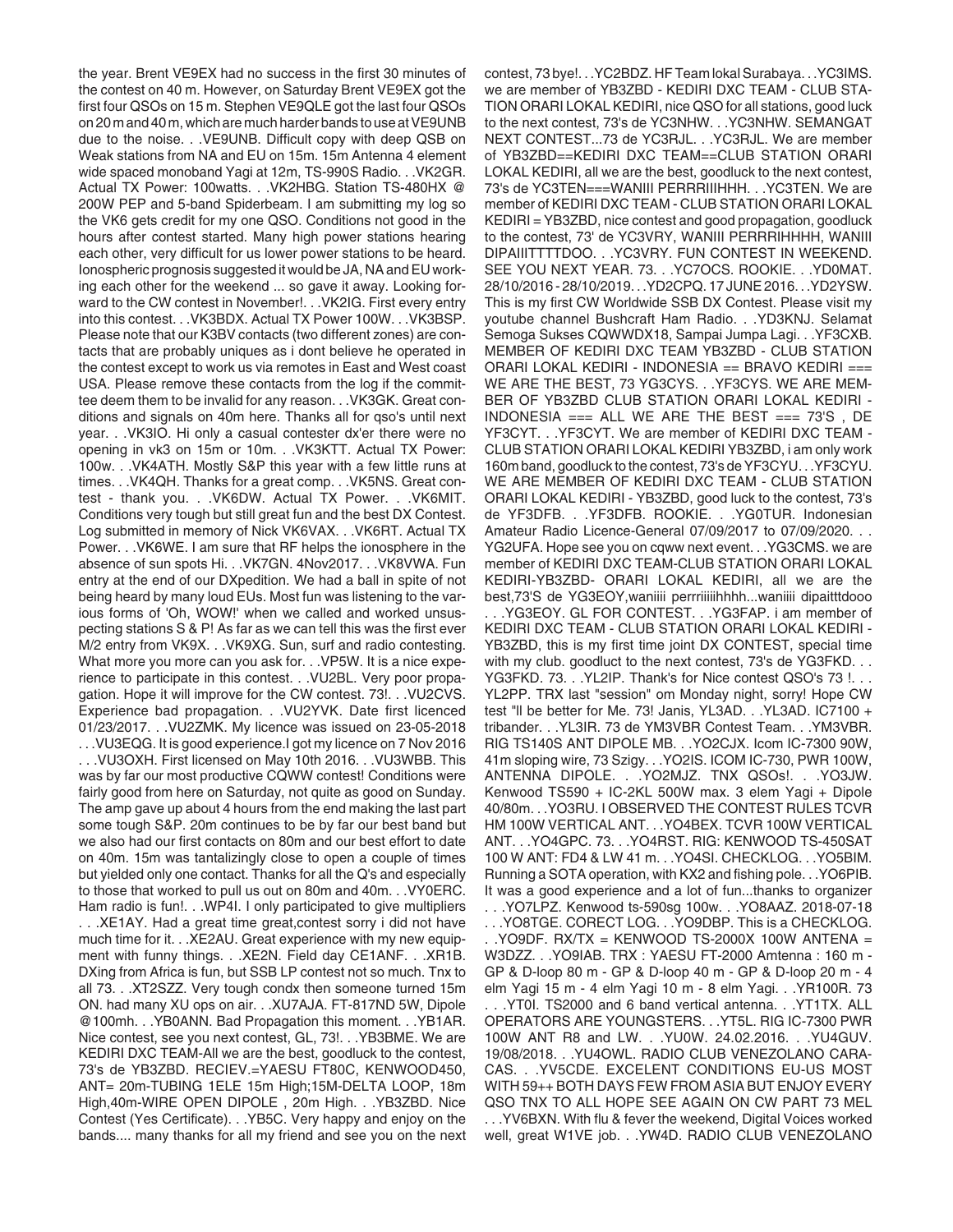CARACAS. . .YY5ATN. 40m Deta Loop. . .Z35M. Totally enjoyable as always. We even had time for a walk on the beach! Operators Alan ZL1RQ Graeme ZL1SG Maurice ZL2MF ably supported by ZL2MF's XYL Gillian and junior op Oliver. 40m was the money band with the new 2ele yagi! Alan, Graeme & Maurice were founder members of the ZM2K Team in 1989! A Great weekend in the winterless North of NZ!. . .ZL1RQ. Actual TX Power Checklog. . .ZL2AYZ. GREAT EVENT - THANKS. . .ZL2BCO. Enjoyed it again. Thanks. . .ZL2RX. Kenwood TS-930 80/40 Fan Dipole 5 mtrs above ground / 100ft abs. . .ZL2XC. ZL3X Contest Group. . .ZL3DMC. licensed: 29 May 2016. . .ZS2MAC. Started off very slowly with very poor conditions, then had a good run on 20M later on Sunday. Had a target to beat my last year's score and did achieve this. Used an ICOM 736 barefoot with 100 watts and a dipole at 18m high for 80m, a 2 el MOXON rectangle at 15m for 40m (beaming USA), a 4 el yagi at 22m high for 20m, a 3 el yagi at 23m high for 15m and a 5 el yagi at 21m for 10m. Thanks to all the well disciplined operators and all who make the contest possible!. . .ZS2NF. 0181 South Africa. . .ZS6ELI. Use as control log. . . ZS6HON. Thank you vy 73!. . . ZS6MM. OPERADO NO GRUPO ESCOTEIRO PASSOS 443/SP Escoteiros: Pedro Henrique Coutinho Aires Pedro Miguel Lourenconi Zaparolli. . . ZW2K. OUR TEAM WAS A MIXTURE OF OLD EXPERTS AND YOUNG TALENTS. . .ZW5B.

## **USA QRM**

Brightleaf ARC from Greenville, NC. . .AA4XA. Resubmitting log . . .AA5AH. 1ST LICENSE AUGUST, 2017. . .AA8SW. Conditions fair but not good. Europe and the Caribbean were good. . .AB2TC. 2017. . .AC1EW. Licensed 07-24-2018. . .AC2XM. Tough conditions for attic dipoles and 100W and family commitments. . . AC6WI. 03/07/2018. . .AC9SJ. Rookie Licensed as KD9GJV June 2016. . .AC9TO. Rookie - 9/16. . .AD2J. Our second year. Had a great time. . .AD4XT. ZERO FIVE Vertical. . .AD6GE. Roanoke Blacksburg Chapter of PVRC. . .AF2T. Operating Mobile. . . AG5DB. Oct 2017. . .AG5NH. SteppIR 2 element for 15 & 20, then I take that down after sunset and put up a Cushcraft R7000 for 40m. . .AG6JA. 5/2017. . .AG7GP. First time participating in any SSB contest. Made my first ever contacts to South America and Africa!. . .AG7NC. Always fun! Thanks!. . .AI6IN. Great fun. Thanks to all who participated. . .AK1K. I received zones 4, 8, 9, 14, 15, 33. . .AK2G. Thanks for all who participated. . .AK6R. Yaesu FT-857 100 watts Antenna 40M Dipole (CFZ) in ATTIC. . .K0BWQ. Band QSOs Pts ZN Cty 1.8 8 12 3 3 3.5 21 44 8 12 7 66 170 14 34 14 187 515 22 71 21 119 322 17 41 28 7 20 4 6 Total 408 1083 68 167 Score. . .K0JJR. Turning in log to support the other operators during the contest. . .K0MUL. The first 12 hours propagation was in the toilet, everyone was complaining about the poor conditions. Things picked up on Saturday and were pretty good the remainder of the contest. Mine was a 13-hour adventure without setting any specific goal. . .K0RC. I was able to hear many more stations than were able to hear me. . .K1AUS. SkookumLogger K3S KPA1500 OB40-2 2XA-3B-12L wires. . . K1GQ. Who says no propagation?. . .K1JHS. Heard AK, HI and many JA's, nice to have my Windom back up. 73!. . .K1RCT. Very tough condx with few bright spots. . .K1RV. EUROPE HEARD 4 HOURS PRIOR TO LOCAL SUNSET. . .K2RR. Operated portable entirely on batteries in Melfa, Va. . .K2WPM. A minor effort, but a score is a score. Hoped to capitalize on the fresh meat syndrome for Sunday afternoon, but couldn't get any runs going, although the S&P results weren't bad. Condx pretty decent for low spots and SFI. . .K2WR. Date first licensed February 9, 2018. . .K2ZP. RIG: ANTS: 660' CF WIRE - 407'EF WIRE - HEXBEAM LOG: N1MM+ - CONDX: BETTER THEN EXPECTED 73, DICK, K2ZR. . .K2ZR. 05/10/2016. . .K3ABE. K3CCR is the club station at the Collington continuing-care retirement community at FM 18OW in MD, just east of DC. For CQ WW SSB 2018, N3UM and W3GB operated Multi-Two Assisted. Due to family visits and other nonham obligations we could only do 23 hrs. BIC vs 33 hrs. in CQ SSB 2017, 68% as much time. Even so we got 55% as many Qs and 84% as many mults. Not bad, given that SFI was 84 in 2017 and a minimal 69 this year. On 80 plus 40 m. we made only 6% fewer Qs and got the same number of total mults as we did in 2017, despite S-7 noise on 40 and S-9 noise on 80 the first night. But, on 20 and 15 m. the lower SFI and less BIC time this year meant 406 fewer Qs inevitable. Propagation was good on 20 and astonishing on 15 m. Got 77 Qs in 1.25 hr. after 1244Z on Sun. AM, fast-clicking on EU spots. Unexpected DX on 15 m ZL and FR, plus 6W, 7Q, and 9Q in AF. On 20 m. we worked Ducie, VP6 (!) plus Z2 and XT in AF and 4X and A4 in the Mid East. Also good to Mid East was 40 m got 4X, 9k, A7, and HZ. . .K3CCR. Operated 40-20-15-10 meters with good band conditions. . .K3SOM. "It's always a challenge on 160m SSB!". . .K3TW. If they only could hear me. Discouraging. . .K3URT. Had to cut it short on Sunday due to work commitment, but wanted to get on and greet many friends. Not counting zero-point USA QSOs, I worked 1100 different stations. Six countries provided 45.2% of the QSOs, lead by Germany with 13.6 percent! Thanks! (Although it would be nice to have more activity from outside the core countries.) The figures are that out of 1100 QSOs (net of W/K): DL - 150 QSOs (13.6%) I - 77 QSOS (7.0%) JA - 74 QSOs (6.7%) F - 73 QSOs (6.6%) EA - 63 QSOs (5.8%) & G - 61 QSOs (5.5%). I hope that I have the opportunity to see everyone again next year. . .K3ZJ. 450W. . . K4FBI. 20 meters opened to China/Japan 23:30 Sunday. . . K4KAY. I had a lot of fun working some DX stations. . .K4RG. First licensed Tech 2/13/18, General 5/31/18. . .K4WRX. Line noise east and line noise west, so I gave up after 10 minutes. At least I made an appearance. . .K5RX. First licensed 2016 Feb 29. . . K5TMT. Red Sox going 18 innings definitely reduced my operating time!. . . K5ZD. Worst CQ WW SSB I've ever experienced!. . . K6CSL. Shack dismantled due to big plumbing leak in August. Rebuilding house limited me to 28 hours of op time, but always enjoy the WW Phone action. Looking forward to the CW event in November. 73, Glenn K6NA. . .K6NA. Fair band conditions, but I had limited time to participate this year. . .K6RAH. ADIF TO CABRILLO CONVERTER DIDN'T DO ZONES RIGHT. . .K6YYL. Portable at Lava Beds, Calif. all dipoles at 30ft. . .K7CAR. CHECK-LOG ONLY. . .K7DPS. GOING FOR MAX ENTITIES NOT SCORES, GREAT FUN!. . .K7HV. Good fun at the bottom of the cycle. . .K7SS. Good band conditions. . .K7STO. Antenna used was a vertical dummy load. . .K7TTU. Just sending logs. No score required. . .K7WXK. Well that was interesting. Lots of DX on 15, 20, 40, and 80 Meters. Conditions were pretty good at times with a few moments of solar weirdness. The activity seemed OK with plenty of Rare DX to chase around the bands. Many zones that were not heard of in recent years had at least one loud station representing it. Mostly click and pounce with a new to me Flex3000 that kicks butt for being a 10 year old SDR radio. I put it up there with a K3 for receive and seemingly limitless menu options to tailor it to your taste. Station: Flex3000, AL-80B at 800W, & a Timewave ANC-4 Noise canceler (Worth its weight in gold). Antennas: 4ele 10M at 25ft, 3ele 15M at 30ft, 3ele 20M at 43ft, 40M/80M Dual band Inv Vee at 38ft, 170ft long 160M Inv L at 28ft. 20M was King working 33 zones & 96 countries. Gave me a good taste for whats to come. CW WW DX CW! The granddaddy of all DX Contests. 73s from Northern Nevada. Thank You CQ for Hosting the Best Contests!. . .K7XC. Licensed 03/31/2017. First time working a station on HF. . .K7XTN. This was a good contest, with better conditions than I expected. ZM4T had a booming signal...! Thanks to all on 15 meters. . .K8OZ. First licensed in 2016 . . .K8PK. 40 Ugly - 15 Was Go To Band. . .K8TS. Worst noise I've heard in years. . .K9CJ. Happy to hand out CONTACTS called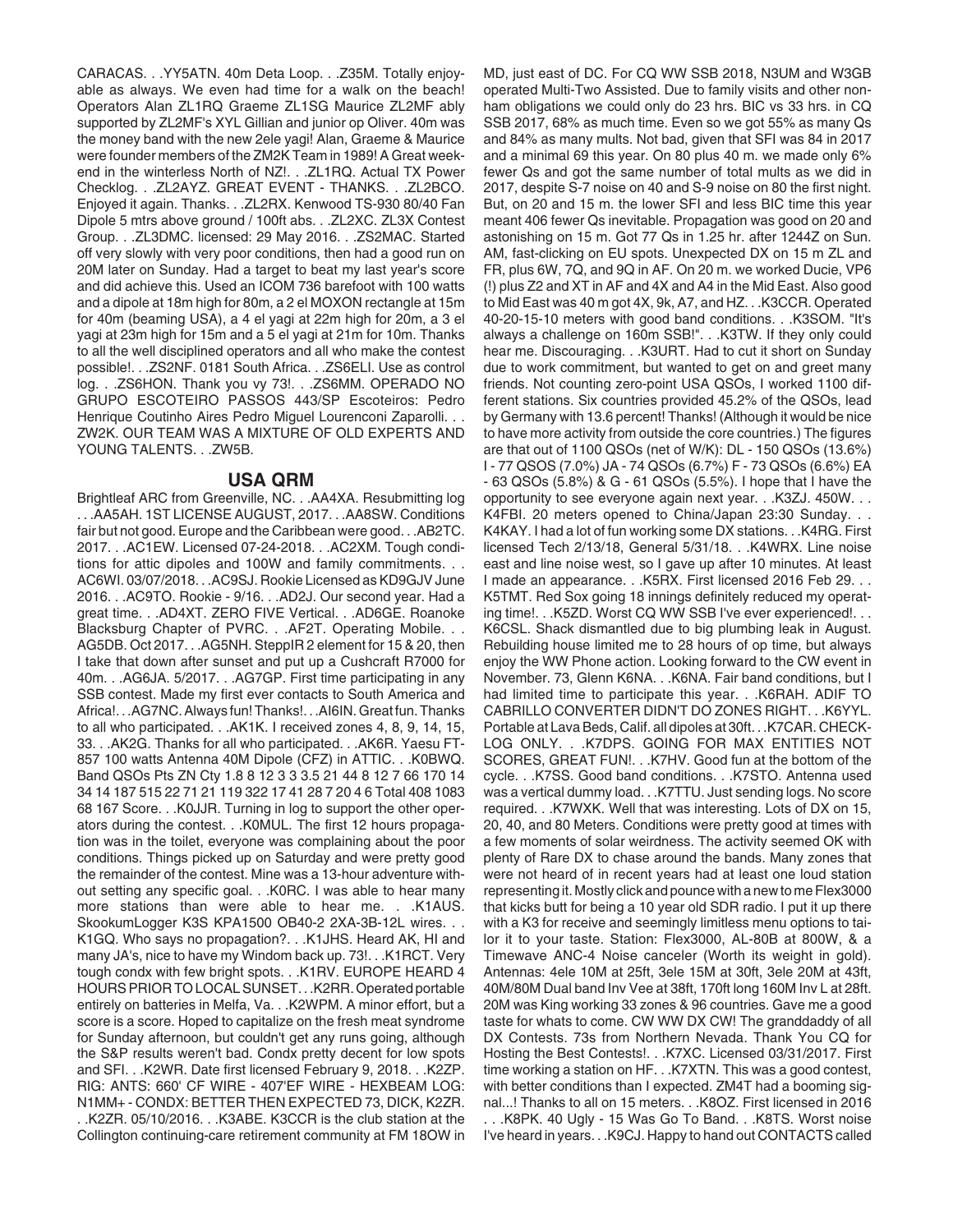many but unable to work with 400w Thanks to all who could hear Inv-V in a tree. . .K9IDQ. Society of Midwest Contesters. . .K9KE. Amazing what a 41' vertical and a tuner can do. . .K9MK. 2018 CQ WW DX Contest / K9ZMI Did the contest for fun. Don't normally submit my contacts but got an email from CQ to do so to help qualify submitted logs. Operated on 160M, 40M, & 15M K9ZMI. . .K9ZMI. Late but for others. . .KA4CDN. Alarm clock failed, missed 4 planned hours great conditions 1st 1/2 Sat night & Sunday were slow. Tnx for qso's. . .KA6BIM. Checklog. Just played around for a couple of hours. . .KA9MOT. First contest I have participated in. . . KB0PHK. Everything that could go wrong, did. Better luck next year I guess. . . KB2URI. Log correction. . . KB3K. 77 QSOs, 27 Countries, 23 Zones. . .KB6A. Had lots of fun. Bands were better than expected. Should only get better. . . KB8SB. First Time In The Contest. Have a lot of Fun. . .KC2FKM. Where were all the Russians? Lots of SA but not a lot of EU. . . KC3D. 10-04-2016. . .KC3HXF. Licensed on February 08, 2017 . . .KC3INR. License Effective 5-5-2018. . .KC3LIV. Just trying to get some new countries in the log. . .KC4YT. It was nice to see 15m open even to my poor non-resonant dipole. It was a tough slog for me on all bands. 80m was surprising good though. 20m and 40m was wall to wall with strong signals. See you in CQWW CW!. . .KC6X. Some juicy DX made its way into the log so that always makes me smile. . . KC7V. Not sure how to score. . . KC8MUE. First time entering the contest data operation was portable mobile. . .KC9NUW. This is my second time submitting..not sure why it is missing. . .KC9UJS. First license date 7/21/17. . .KD2NXM. Thanks for another great contest. . . KD4LEM. Always fun! Even at low power and a wire. . .KD5FBA. Attn: Contest reviewers Am fully aware that this entry is sent way past the due date/time. Availability my contacts enables you to verify hams contacts. . . KD8OBW. The Bands Aren't Dead!. . . KD9FSQ. Great contest! Lots of stations with great ears!. . . KD9MS. Thank you for all your hard work!. . .KE0KOT. Casual 2.5 hours, enjoyable first time. . .KE0MHJ. First contest with new tower and beam, TH-11. Everything worked well. . .KE1IH. Sunspots need to come back!. . .KE2TR. 2018 CQ WW DX SSB CONTEST. . .KE5LQ. Rookie Licensed 2/15/2018. . .KE8IVY. Flex 6400 operating LP through a Cushcraft A3S at 50 feet. . . KF4GTA. Great Contest!. . .KF6EFG. Running a single dipole, fried the 2nd. A good time was had by all. . .KF7WRS. Ten hours of fun with 2 el tribander stuck due north and no antennas for 40 80 or 160. Worked many southern stations off the back of the beam HI. . .KG1E. Antenna used was a 18ft Vertical antenna. . . KG2DWS. Transmitted at 12-15W on an Elecraft KX3 using a 35.5' end-fed wire antenna. . .KG2E. ROOKIE. . .KG5WZD. 4/26/2018. . .KG5ZMG. First contest with the GAP antenna. Very pleased. . .KG9Z. Had a blast! Was just looking for DX Count but it turned out different. . .KI5LR. Good opening to Europe on 20 Meters from USA West Coast on Sunday morning. . .KI7N. Poor Conditions. . .KJ4KKD. This was my first time participating. Great event. . .KJ4YKG. Power=80 W, grid=FM18eu antenna=G5RV dipole at 10 meters in trees equipment=Kenwood TS-570S. . . KK4BZ. RADIO IS A STOCK YAESU FT-817 ND.. MAXIMUM POWER OUTPUT WAS 2 TO 4 WATTS DEPENDING ON THE BAND. . .KK7VL. 15 year old operator. Last year as a rookie! First licensed on 03/15/2016. . .KM4SII. Had a great time. Stormy weather made a great excuse to stay in and contest!. . .KM8AM. First licensed June 14, 2017. . .KN4DXT. 2017-09-25. . .KN4GBO. 04/11/2018. . .KN4LKC. 06-21-2018. . .KN4NJR. Lots of antennas broken in the May 15th Macroburst with 110 mph wind gusts have still not been repaired, so this was a very limited effort with 1 radio. Always fun to say hello to old friends and make new ones. Tnx for the q's and the mults! 73 Bob KQ2M. . .KQ2M. TOUGH CONDX FOR QRP. ONLY TWO QSO'S IN LAST 1.5 HOURS. . .KR2Q. AMAZED HOW GOOD THE 42' VERTICAL WORKED

WITH JUST 100W. Used a Sennheiser gaming headset with adapter. Worked great!. . .KS4AA. Once again 20 meters proves to be the hottest band during this sun spot minimum. The low bands aren't following the prop book at all. What happened to those huge signals from South America I heard on 40 and 80 in the last cycle? Also dx stns not hearing pileups!. . .KS7T. I found it extremely difficult to get the DX to hear me. . .KT3RR. Had a good time. . .KT4FQ. Thanks for all the QSOs!. . .KU2C. Lotsa "run fun." Nearly fell off the chair when called by A5A!. . .KU2M. Operating casually from small home station just to enjoy working some DX. . .KV4ZY. First liscensed in 2018. . .KX4LL. Operating from EM84oi, Hartwell, GA. . .N0DIM. First licensed as KE0QMF on March 14th 2018 Vanity of N0EHX issued on April 3rd 2018 . . .N0EHX. Please use as a check log. . .N0NZG. Using new cable and heavy duty balun on Cushcraft X7 yagi. It did a great job with the ICOM IC-7300 running 700 watts. I am more a DXer then contester so S&P for good DX. Had a lot of fun and Sunday evening Asia came in good on 20M. I got an all time new one E44WE. In pile ups I was usually the first or second one through to the DX. Worked the VP6D two or three times. Next year I want to do something better on 80 meters. The HF2V did very good on 40M. I did not try 160 meters this year. . .N0ODK. Thanks to all and special thanks to ED7B worked hard to get me in the log. . .N0OST. Put your comments here. Use multiple lines if needed. . .N0QLT. THANKS CQ FOR THIS ANNUAL DX CONTEST. ALWAYS FUN AND CHALLENGING. . .N0WRK. Band conditions could have been better but fun time!. . .N0XXL. 4/19/2016. . .N1BOX. Bands were busy, but family life took priority this weekend. . .N1TYH. Classic Operator. . .N1VH. My first experience with a contest thanks for the opportunity!. . .N1WTT. BIG WINDS Saturday so tower was cranked down. Sunday was better. Amazed that so many heard my 100watts. Thanks to those who strained their ears to work me. . .N2FF. I beat my 2017 score by 7000. I enjoy this contest every year!. . .N2IIE. Fun times with great friends!. . .N2RJ. First QRP contest attempt!. . .N2SRK. ICOM-7300 to LDG IT-100 antenna tuner feeding a Solarcon A-99. . .N3CHX. ALWAYS A ROLLER COASTER 73-- THE CREW. . .N3DPB. Received email requesting log. Thanks Lester N3LH. . .N3LH. Tough Condx this year!. . .N3MX. Very poor conditions and broken rotors made this one rough!. . .N3RS. 2018 CQWW SSB. . .N4BP. 100% search and pounce. I had fun and didn't overexert myself. 73. . .N4CW. Had lots of fun picking up new DXCC entities!. . .N4ETC. Licensed Date - 03/12/2017. . . N4JAH. First contest I've entered in a couple of years. It's good to be back. . .N4JN. Enjoyed a very brief effort on 160!. . .N4NTO. NO MATTER THE CYCLE, THE CQ WW ALWAYS BRINGS 'EM OUT. THANKS TO CQ FOR ANOTHER FUN WEEKEND. THANKS TO ALL WHO MADE IT INTO MY LOG. . .N4PN. LOST PRECIOUS HOURS SUNDAY TO FIX COMPUTER TO RIG COMMUNICATIONS. . .N4TZ. First Licensed 07/19/2016. . .N4VLK. CQ Worldwide DX Contest, SSB . . .N4WLF. First licensed 7-26-2018. . .N5BYZ. Great contest, as usual!. . .N5KAE. Team SMC. . .N5RP. 599 DX Association. . . N5YT. Disabled - Quadriplegic. . .N6ADO. Amp failure Saturday night. Pretty much quit then. . .N6AR. First licensed in September, 2017. . .N6DRU. Some good propagation when I was on ...too bad the World Series was on. . .N6IC. Loved 15 - a real challenge, but rewarding. . .N6KN. 3 element phased vertical array. . .N6LB. Check Log only. . .N6LZ. Thanks again for the great contest! Next Year. . .N6RV. Log check file - not a contest entry log. . .N6RW. 1st Time entering this contest. I will participate next year. . . N6TCE. Fun contest! It gave me a chance to give the new set up a good workout and see how it performed. Icom IC-7600 80 watts Fritzel OCFD apex at 10 meters. . .N6UBO. Had a great time. looking forward to more contest. . .N6VOH. Checklog-not in contest, for log checking purposes. . .N7JB. See QRZ.com under my call sign for comments. . .N7MZW. Rookie/Low power/Single